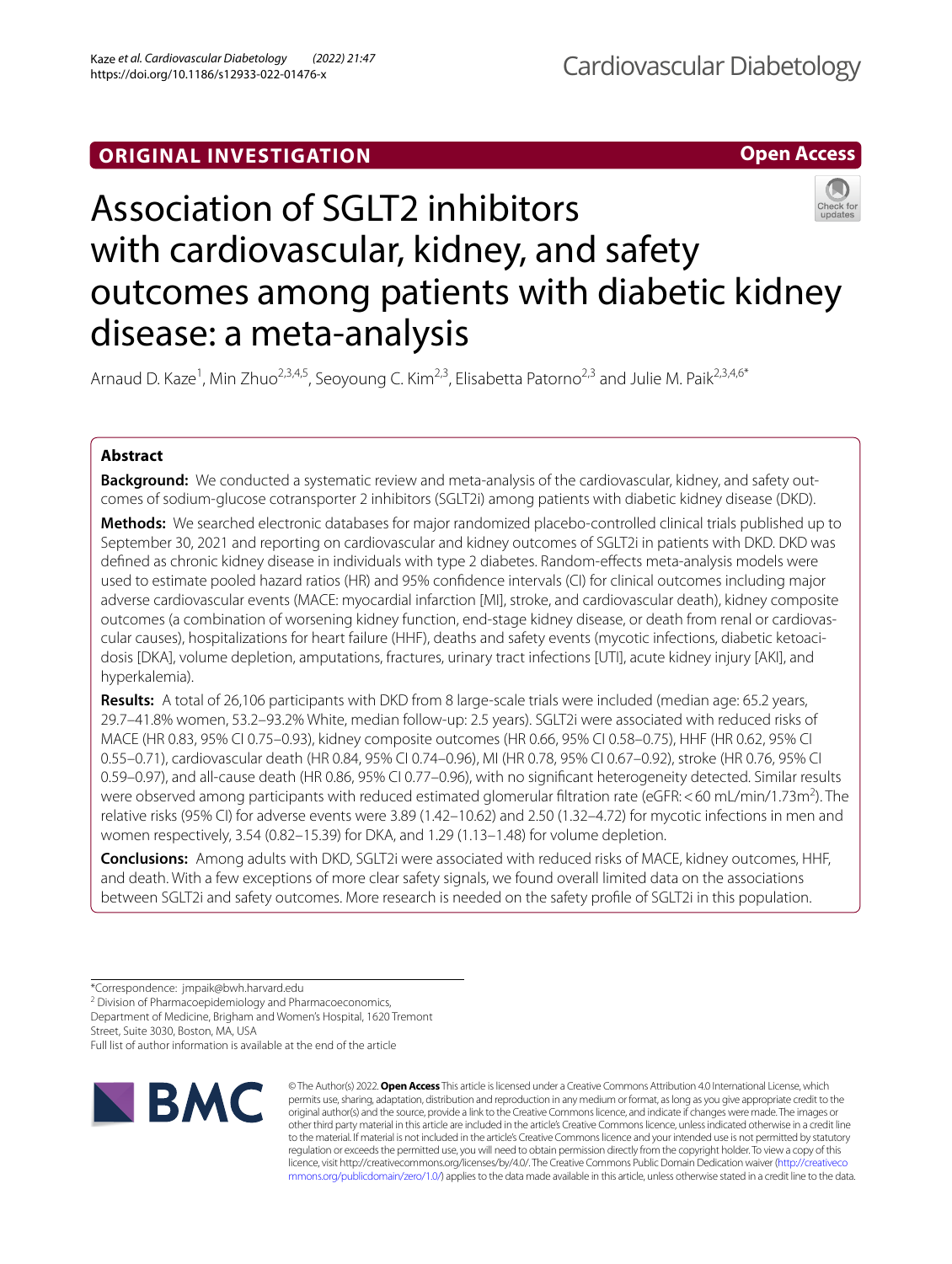**Keywords:** SGLT2 inhibitors, Diabetic kidney disease, Cardiovascular outcomes, Kidney outcomes, Safety, Metaanalysis

## **Background**

Type 2 diabetes (T2D) remains highly common in the United States [[1\]](#page-11-0). Nearly 32 million Americans currently live with T2D and its prevalence is expected to rise [\[2](#page-11-1), [3\]](#page-11-2). Diabetes-related microvascular complications such as diabetic kidney disease (DKD) constitute a signifcant public health problem. Indeed, nearly 40% of patients with T2D develop DKD [\[4\]](#page-11-3). DKD is a leading cause of chronic kidney disease (CKD) and end-stage kidney disease (ESKD) [\[4\]](#page-11-3). Furthermore, most of the excess mortality risk observed in patients with diabetes may be related to the presence of DKD [\[5](#page-11-4)].

Sodium-glucose cotransporter 2 inhibitors (SGLT2i) have recently emerged as a new class of oral glucose-lowering agents with pleiotropic efects including reduction in cardiovascular and kidney outcomes among patients with T2D  $[6-11]$  $[6-11]$  $[6-11]$ . SGLT2i prescriptions have steadily increased among patients with DKD [[12](#page-12-1)]. However, some uncertainty remains on the efects of SGLT2i along the entire spectrum of DKD. For instance, a relatively small number of participants reached ESKD in early clinical trials of SGLT2i [\[7](#page-11-6), [13,](#page-12-2) [14\]](#page-12-3); studies of the efects of SGLT2i on clinical outcomes such as stroke among individuals with DKD have yielded inconsistent results [\[15](#page-12-4)]. Moreover, the cardiovascular outcome trials focusing on SGLT2i have usually been underpowered to evaluate most adverse events in people with DKD [[6](#page-11-5)[–10](#page-12-5), [13,](#page-12-2) [14](#page-12-3), [16\]](#page-12-6). Therefore, we performed a systematic review and meta-analysis of the major cardiovascular and kidney outcomes trials to summarize and update the currently available evidence on the efects of SGLT2i on cardiovascular, kidney and safety outcomes among patients with DKD.

## **Methods**

This systematic review and meta-analysis was registered with PROSPERO (CRD42021282869)[\[17](#page-12-7)] and reported according to the Preferred Reporting Items for Systematic Reviews and Meta-Analyses (PRISMA) guideline [[18\]](#page-12-8).

## **Search strategy**

We conducted a comprehensive search of PubMed and Embase for major randomized, placebo-controlled clinical trials of SGLT2i published up to September 30, 2021 and reporting on cardiovascular and kidney outcomes as well as adverse events among adults with DKD. The SGLT2i included empagliflozin, dapagliflozin, canaglifozin, ertuglifozin, and sotaglifozin. Sotaglifozin is an SGLT2i that also inhibits gastrointestinal sodium glucose cotransporter 1 receptors in the gastrointestinal tract. DKD was defned as the presence of CKD in individuals with T2D, defned as estimated glomerular filtration rate (eGFR) < 60 mL/min/1.73 m<sup>2</sup> and/ or urine albumin-to-creatinine ratio (UACR)  $\geq$  30 mg/g. Two reviewers (ADK and MZ) independently identifed articles and sequentially screened them for inclusion, starting with titles and abstracts, then full-text review. Additionally, reference lists of identifed studies were manually scanned, and citing references screened through the ISI Web of Knowledge database, for possible additional eligible studies.

## **Eligibility criteria, data extraction and assessment of study quality**

Studies were considered eligible if they met all of the following criteria: (1) the study design was a randomized controlled trial (RCT) of cardiovascular or kidney outcomes of SGLT2i; (2) the study reported on cardiovascular, kidney, or adverse events of SGLT2i among individuals with DKD; (3) the hazard ratio (HR) or relative risk (RR) and its corresponding 95% confdence interval (CI) or enough data to calculate them were reported. We excluded studies in people without diabetes or CKD. Two investigators (ADK and MZ) independently abstracted data from eligible studies and conducted quality assessment. Data were extracted from the primary trials' reports as well as from secondary data analyses where available [\[15](#page-12-4), [19–](#page-12-9)[25](#page-12-10)]. We assessed the quality of studies using the Cochrane Risk of Bias tool [[26\]](#page-12-11).

#### **Outcomes**

The efficacy outcomes assessed in this meta-analysis include: (1) major adverse cardiovascular events (MACE) defned as a composite of nonfatal myocardial infarction (MI), nonfatal stroke, or cardiovascular death; (2) hospitalization for HF (HHF); (3) cardiovascular death; (4) fatal and nonfatal MI; (5) fatal and nonfatal stroke; (6) all‐ cause mortality; and (7) kidney composite outcomes. The kidney composite outcome defnitions varied across trials (Additional fle [1](#page-11-7): Table S1) but generally included a combination of worsening eGFR or serum creatinine, ESKD with or without renal replacement therapy or transplant, or death from renal or cardiovascular causes.

We evaluated the safety outcomes that have been reported across the clinical trials including mycotic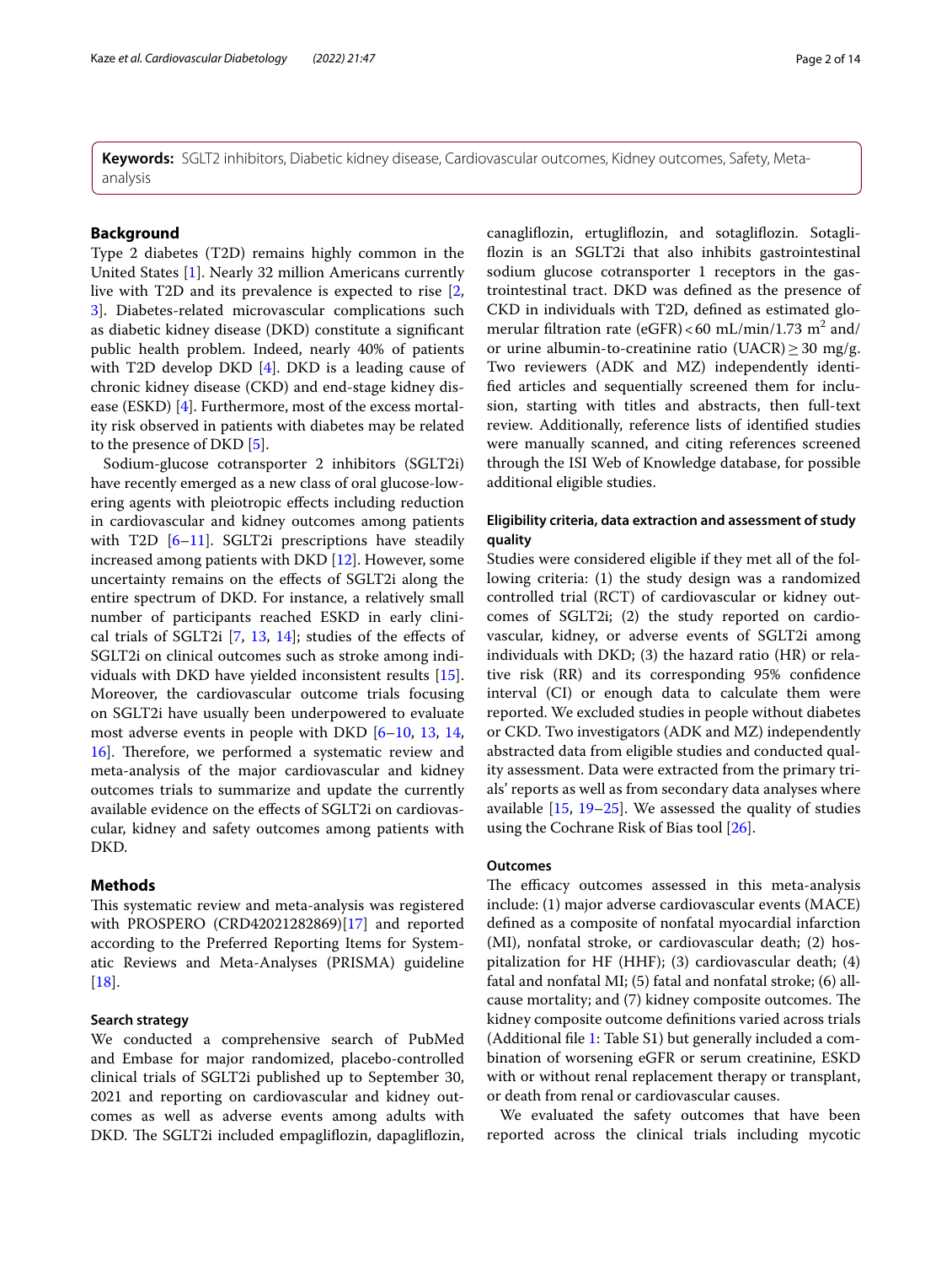infections, diabetic ketoacidosis (DKA), volume depletion, amputations, fractures, urinary tract infections (UTI), acute kidney injury (AKI), and hyperkalemia.

#### **Statistical analysis**

For this meta-analysis, we used published data; and not individual participant-level data. For each outcome, we sought to identify HRs and 95%CIs of the efects of SGLT2i in participants with DKD from individual studies. As HRs were not always available for adverse events, we used in order of preference HRs, then rate ratios or risk ratios to maximize the use of trial-level data. The pooled efect estimates and associated 95% CI were computed using random-effects meta-analysis models. The random-efects model is the most conservative approach as it makes allowances for within and between-study heterogeneity [\[27](#page-12-12)]. For each outcome, the HR and its 95% CI limits were logarithmically transformed before the meta-analysis. The meta-analysis was implemented on the natural logarithmic scale, with results exponentiated and reported on the original HR scale. The z statistic was used to test the null hypothesis (that the SGLT2i is not associated with the outcome). We assessed the heterogeneity between studies using Cochran's Q statistic, and  $I^2$  statistics [[28,](#page-12-13) [29\]](#page-12-14). Publication bias was assessed by the Egger's test [\[30\]](#page-12-15). Furthermore, we performed subgroup analyses stratifed by eGFR range and albuminuria levels. Albuminuria levels were classifed as moderate albuminuria (UACR 30 – 300 mg/g) or severe albuminuria  $(UACR \geq 300 \text{ mg/g}).$ 

A two-sided *P*-value was deemed statistically signifcant. All analyses were performed using Stata software (Stata Corp V.14, Texas, USA).

## **Results**

## **Characteristics of studies**

The study selection process is summarized in Additional fle [1](#page-11-7): Fig. S1. A total of 8 placebo-controlled trials evaluating 5 SGLT2i were included (Additional fle [1](#page-11-7): Table S2). These included the EMPA-REG OUTCOME (Empaglifozin Cardiovascular Outcome Event Trial in Type 2 diabetes Mellitus Patients) [\[6](#page-11-5)], CANVAS (Canaglifozin Cardiovascular Assessment Study) Program [[11\]](#page-12-0), DECLARE-TIMI 58 (Dapagliflozin Effect on Cardiovascular Events–Thrombolysis in Myocardial Infarction 58) [[7](#page-11-6)], CREDENCE (Canaglifozin and Renal Events in Diabetes with Established Nephropathy Clinical Evaluation) [\[8](#page-12-16)], DAPA-CKD (Dapaglifozin and Prevention of Adverse Outcomes in Chronic Kidney Disease) [[9\]](#page-12-17), VER-TIS CV (Evaluation of Ertugliflozin Efficacy and Safety Cardiovascular Outcomes Trial) [[10](#page-12-5)], SCORED (Efect of Sotaglifozin on Cardiovascular and Renal Events in Patients with Type 2 Diabetes and Moderate Renal Impairment Who Are at Cardiovascular Risk) [\[16](#page-12-6)], and SOLOIST-WHF (Efect of Sotaglifozin on Cardiovascular Events in Patients with Type 2 Diabetes Post Worsening Heart Failure) [[31](#page-12-18)]. All the studies had a low risk of bias (Additional fle [1:](#page-11-7) Table S3) [[26](#page-12-11)].

We included data from 26,106 participants, with a median follow-up of 2.5 years (interquartile range: 1.9– 3.1). Across the 8 trials, the mean age of participants ranged from 61.8 to 69 years, the proportion of women from 29.7 to 41.8%; White individuals made up the majority of participants (53.2–93.2%). The mean  $HbA_{1C}$ ranged from 7.1 to 8.3%. The proportion of patients with a history of established CVD at baseline varied from 37.4 to 100%.

## **Association of SGLT2i with cardiovascular and kidney outcomes among patients with diabetic kidney disease**

Meta-analyses for the efect of SGLT2i on clinical outcomes are summarized in Table [1.](#page-3-0) Overall, 2,271 participants experienced a MACE. The use of SGLT2i was associated with a 17% reduction in the risk of MACE (HR 0.83, 95% CI 0.75–0.93, *I* <sup>2</sup>=33.8%, *P* for heteroge-neity=0.[1](#page-4-0)83,  $n=21,913$ , Fig. 1). Additionally, SGLT2i were associated with reductions in the risks of HHF (HR 0.62, 95% CI 0.55–0.71, *I* <sup>2</sup>=0.0%, *P* for heterogeneity=0.844, n=22,346), cardiovascular death (HR 0.84, 95% CI 0.74–0.96,  $I^2 = 0.0\%$ , *P* for heterogeneity=0.639, n=20,539), fatal and nonfatal MI (HR 0.78, 95% CI 0.67– 0.92,  $I^2 = 7.7\%$ , *P* for heterogeneity=0.363, n=20,108), fatal and nonfatal stroke (HR 0.76, 95% CI 0.59–0.97,  $I^2$  = 41.3%, *P* for heterogeneity = 0.146, n = 20,108, Additional fle [1:](#page-11-7) Fig. S2), as well as all-cause mortality (HR 0.86, 95% CI 0.77–0.96,  $I^2 = 14.5$ %, *P* for heterogeneity = 0.322,  $n = 21,406$ ).

A total of 1,197 participants experienced a kidney composite outcome. SGLT2i were associated with a 34% reduction in the risk of a kidney composite outcome  $(HR\ 0.66, 95\% \ CI\ 0.58-0.75, I^2=0.0\%, P \text{ for heterogeneous-}$  $ity = 0.949$ ,  $n = 21,195$ , Fig. [1\)](#page-4-0).

## **Association of SGLT2i with cardiovascular and kidney outcomes among participants with reduced eGFR**

The meta-analyses of the effects of SGLT2i on clinical outcomes by baseline eGFR are displayed in Table [2](#page-5-0). When analyses were restricted to participants with reduced eGFR (eGFR < 60 mL/min/1.73 m<sup>2</sup>) regardless of albuminuria status ( $n=20,106$ ), SGLT2i remained associated with lower risks of MACE (HR 0.82, 95% CI 0.74– 0.91,  $I^2 = 8.6\%$ , *P* for heterogeneity = 0.363, n = 20,106), HHF (HR 0.61, 95% CI 0.54–0.70,  $I^2 = 0.0\%$ , *P* for heterogeneity=0.740,  $n=20,106$ ), cardiovascular death  $(HR\ 0.86, 95\% \ CI\ 0.75-0.98, I^2 = 0.0\%, P \text{ for heterogeneous-}$ ity = 0.912,  $n = 18,299$ ), nonfatal and fatal MI (HR 0.75,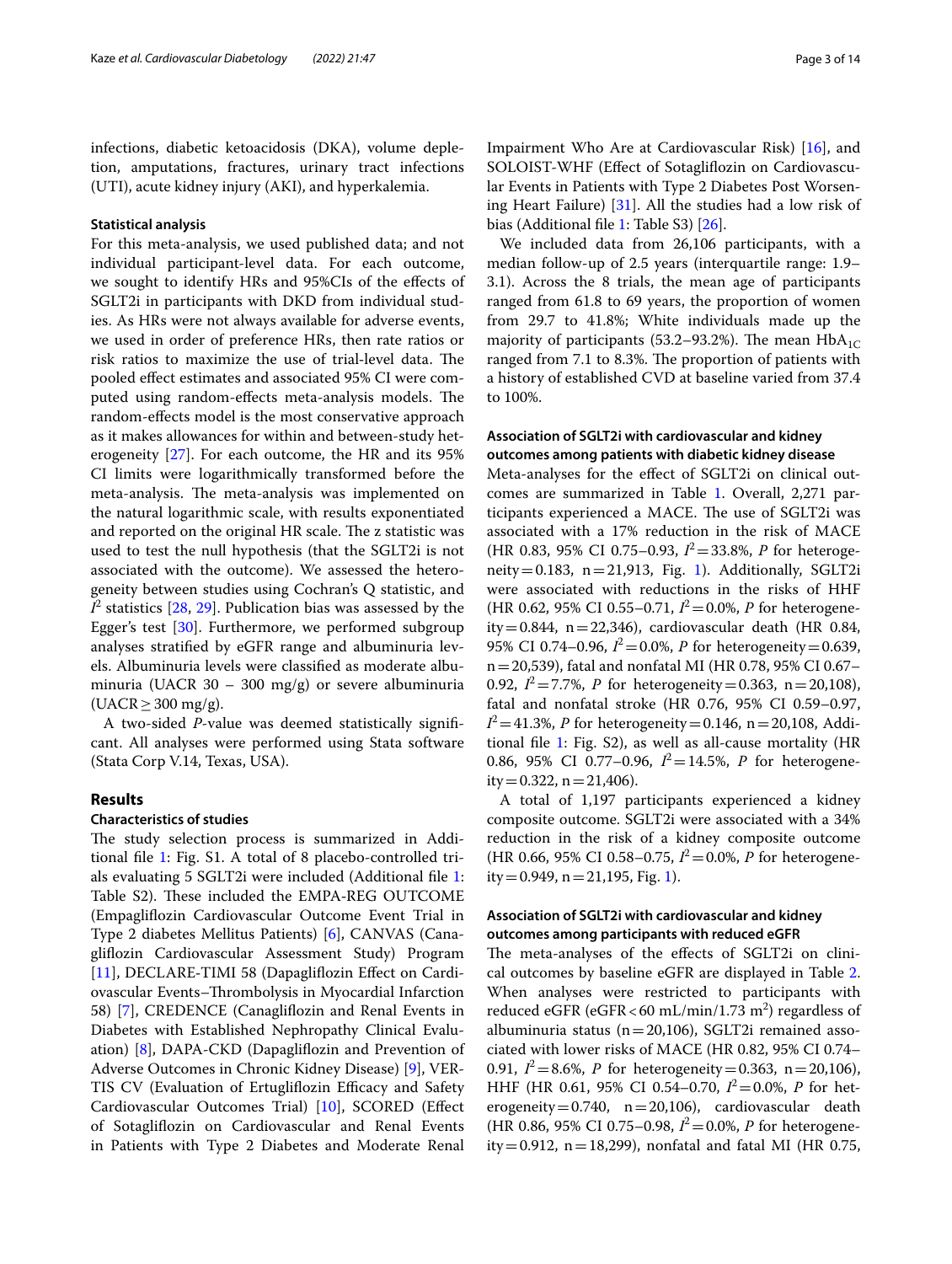<span id="page-3-0"></span>

|  | <b>Table 1</b> Effect of SGLT2 inhibitors on clinical outcomes in adults with diabetic kidney disease |  |  |  |  |  |  |  |
|--|-------------------------------------------------------------------------------------------------------|--|--|--|--|--|--|--|
|--|-------------------------------------------------------------------------------------------------------|--|--|--|--|--|--|--|

| Outcome                   | No. studies | No. events | Sample size | <b>HR (95% CI)</b>  | $I^2, \%$ | Heterogeneity | $P_{\text{Egger test}}$ |
|---------------------------|-------------|------------|-------------|---------------------|-----------|---------------|-------------------------|
| <b>MACF</b>               | 6           | 2271       | 21.913      | $0.83(0.75 - 0.93)$ | 33.8      | 0.183         | 0.287                   |
| Kidney composite          |             | 1197       | 21.195      | $0.66(0.58 - 0.75)$ | 0.0       | 0.949         | 0.513                   |
| <b>HHF</b>                | 6           | 1219       | 22.346      | $0.62(0.55 - 0.71)$ | 0.0       | 0.844         | 0.267                   |
| Cardiovascular death      |             | 953        | 20.539      | $0.84(0.74 - 0.96)$ | 0.0       | 0.639         | 0.996                   |
| Fatal and nonfatal ML     |             | 498*       | 20,108      | $0.78(0.67 - 0.92)$ | 7.7       | 0.363         | 0.671                   |
| Fatal and nonfatal stroke |             | $332*$     | 20.108      | $0.76(0.59 - 0.97)$ | 41.3      | 0.146         | 0.564                   |
| All-cause mortality       |             | 1451       | 21.406      | $0.86(0.77-0.96)$   | 14.5      | 0.322         | 0.268                   |

\*The number of MI events and stroke cases from the SCORED trial were not reported in the primary trials and are not included in the table. CI indicates confdence interval; *HHF* hospitalization for heart failure, *HR* hazard ratio, *I<sup>2</sup>*, I-squared, *MACE* Major Adverse Cardiovascular Events, *MI* myocardial infarction, *SCORED* Effect of Sotaglifozin on Cardiovascular and Renal Events in Patients with Type 2 Diabetes and Moderate Renal Impairment Who Are at Cardiovascular Risk, *SGLT2* sodiumglucose cotransporter 2; SGLT2, sodium-glucose cotransporter 2, *SOLOIST-WHF* Efect of Sotaglifozin on Cardiovascular Events in Patients with Type 2 Diabetes Post Worsening Heart Failure, *VERTIS CV* Evaluation of Ertuglifozin Efcacy and Safety Cardiovascular Outcomes Trial

95% CI 0.63–0.90, *I* <sup>2</sup>=0.0%, *P* for heterogeneity=0.480,  $n=15,707$ ), nonfatal and fatal stroke (HR 0.75, 95% CI 0.55–1.01,  $I^2 = 38.3\%$ , *P* for heterogeneity=0.151, n=15,707), and kidney composite outcomes (HR 0.65, 95% CI 0.55–0.78,  $I^2 = 0.0$ %, *P* for heterogeneity = 0.645,  $n=16,480$ ). There was a trend towards a reduction in all-cause mortality, though confdence intervals included the null hypothesis value (HR 0.93, 95% CI 0.81–1.07,  $I^2 = 0.0\%$ , *P* for heterogeneity=0.302, n=13,668 participants across 3 studies).

## **Association of SGLT2i with cardiovascular and kidney outcomes among participants with moderate or severe albuminuria**

The meta-analyses of the effects of SGLT2i on clinical outcomes by baseline albuminuria levels are summarized in Table [3.](#page-6-0) Among participants with severely increased albuminuria, SGLT2i were associated with reduced risks of MACE (HR 0.73, 95% CI 0.65–0.83,  $I^2 = 0.0\%$ , *P* for heterogeneity=0.444, n=9,216), HHF (HR 0.62, 95% CI 0.51–0.75, *I* <sup>2</sup>=0.0%, *P* for heterogeneity=0.915, n=6,685), cardiovascular death (HR 0.72, 95% CI 0.59– 0.87,  $I^2 = 0.0\%$ , *P* for heterogeneity=0.408, n=5,930), all-cause mortality (HR 0.77, 95% CI 0.65–0.90,  $I^2 = 0.0\%$ , *P* for heterogeneity=0.415,  $n=5,930$ , and kidney composite outcomes (HR 0.63, 95% CI 0.53–0.76, *I* <sup>2</sup>=0.8%, *P* for heterogeneity=0.365,  $n=8,447$ ). There was a trend towards a reduction in MI (HR 0.81, 95% CI 0.64–1.03,  $I^2 = 0.0\%$ , *P* for heterogeneity=0.654, n=5,930) and stroke (HR 0.85, 95% CI 0.65–1.11, *I* <sup>2</sup>=0.0%, *P* for heterogeneity=0.410,  $n=5,930$ ), although confidence intervals included the null value. Among participants with moderately increased albuminuria, the HRs were 0.92 (95% CI 0.79–1.07) for MACE, 0.60 (95% CI 0.47–0.77) for HHF, 0.70 (95% CI 0.35–1.38) for cardiovascular death, 1.01 (95% CI 0.77–1.32) for MI, 1.06 (95% CI 0.76– 1.48) for stroke, 0.78 (95% CI 0.47–1.28) for all-cause

mortality, and 0.98 (95% CI 0.62–1.57) for kidney composite outcomes (Table [3\)](#page-6-0).

## **Association of SGLT2i with safety outcomes among participants with diabetic kidney disease**

A total of 4 trials reported data on safety outcomes among participants with DKD. SGLT2i were associated with higher risks of male mycotic infections (RR 3.89, 95% CI 1.42–10.62, n=4,091 participants across 2 studies, Fig. [2](#page-7-0)A), female mycotic infections (RR 2.50, 95% CI 1.32–4.72, n=2,100 participants across 2 studies, Fig. [2B](#page-7-0)), and volume depletion (RR 1.29, 95% CI 1.13–1.48, n=18,832 participants across 4 studies, Fig. [2](#page-7-0)C). With respect to DKA, the effect estimate was increased but its CI was wide (RR 3.54, 95% CI 0.82– 15.39,  $n=14,974$  participants across 2 studies, Fig. [2D](#page-7-0)). No association was observed for amputations (RR 1.21, 95% CI 0.85–1.72,  $n = 18,832$  participants across 4 studies, Fig. [2](#page-7-0)E), bone fractures (RR 1.00, 95% CI 0.84–1.20, n=18,832 participants across 4 studies, Fig. [2F](#page-7-0)), and UTI (RR 1.04, 95% CI 0.95–1.14, n=18,832 participants across 4 studies, Fig.  $2G$  $2G$ ). The RRs were 0.85 for AKI  $(95\% \text{ CI } 0.66-1.11, n=8255 \text{ participants across } 3 \text{ studies},$ Fig. [2](#page-7-0)H) and 0.82 for hyperkalemia (95% CI 0.67–1.01, n=8255 participants across 3 studies, Fig. [2](#page-7-0)I). Overall, confdence intervals were wide for safety outcomes, limiting the precision of point estimates (Table [4\)](#page-10-0).

## **Discussion**

We conducted a meta-analysis of several clinical outcomes of SGLT2i focused entirely on individuals with DKD. In a large sample of adults with T2D and DKD, we found that SGLT2i reduced the risks of MACE, kidney composite outcomes, HHF, cardiovascular death, nonfatal and fatal MI, nonfatal and fatal stroke, as well as allcause mortality. Similar trends were observed when the sample was restricted to participants with reduced eGFR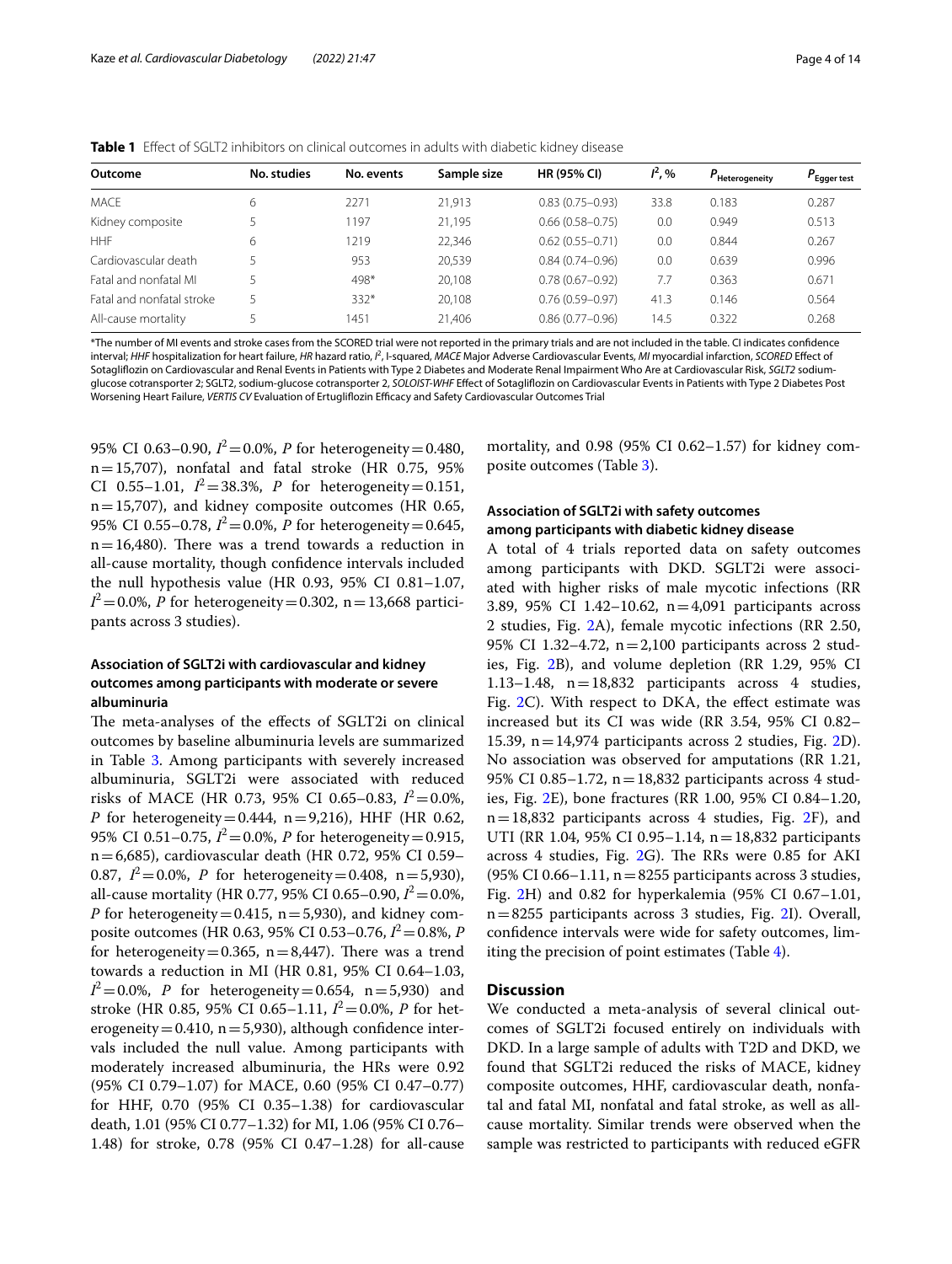#### Random-effects model (*I* <sup>2</sup> = 33.8%, *P* = 0.183) **Study** SCORED VERTIS CV CREDENCE DECLARE-TIMI 58 EMPA-REG OUTCOME 176/1212 CANVAS Program **No Cases/ Rate/1000 No at Risk Person-years** 343/5292 188/1199 217/2202 85/606 NR/1110 48 55.9 38.7 NR 52.7 36.1 **SGLT2 inhibitor** 442/5292 63 87/608 269/2199 48.7 104/659 99/607 NR/929 51.7 NR 60.4 49 0.83 (0.75, 0.93) **0.83 (0.75, 0.93)**0.77 (0.65, 0.91) 23.36 1.08 (0.84, 1.40) 13.77 0.80 (0.67, 0.95) 22.43 0.92 (0.69, 1.23) 11.44 0.88 (0.69, 1.13) 14.48 0.70 (0.55, 0.90) 14.51 **Weight, %** 0.6 0.8 1 1.2 1.4 **No Cases/ No at Risk Rate/1000 Person-years Placebo Hazard ratio (95% CI) A** MACE **SGLT2 inhibitor Placebo B** KIDNEY COMPOSITE

| <b>Study</b>                                    | No Cases/ Rate/1000<br>No at Risk Person-years |           | No Cases/<br><b>Rate/1000</b><br>No at Risk<br>Person-years |                |     | <b>Hazard ratio</b><br>(95% CI) | Weight, % |  |
|-------------------------------------------------|------------------------------------------------|-----------|-------------------------------------------------------------|----------------|-----|---------------------------------|-----------|--|
| CANVAS Program                                  | NR/1110                                        | 11.4      | NR/929                                                      | 15             |     | 0.76(0.49, 1.17)                | 8.89      |  |
| <b>CREDENCE</b>                                 | 245/2202                                       | 43.2      | 340/2199                                                    | 61.2           |     | 0.66(0.53, 0.81)                | 37.45     |  |
| DECLARE-TIMI 58                                 | 21/606                                         | <b>NR</b> | 38/659                                                      | <b>NR</b>      |     | 0.60(0.35, 1.02)                | 5.89      |  |
| DAPA-CKD                                        | 152/1455                                       | <b>NR</b> | 229/1451                                                    | <b>NR</b>      |     | 0.64(0.52, 0.79)                | 38.52     |  |
| <b>SCORED</b>                                   | 37/5292                                        | 5         | 52/5292                                                     | $\overline{7}$ |     | 0.71(0.46, 1.08)                | 9.25      |  |
| Random-effects model ( $l^2$ = 0.0%, P = 0.949) |                                                |           |                                                             |                |     | 0.66(0.58, 0.75)                |           |  |
|                                                 |                                                |           |                                                             |                |     |                                 |           |  |
|                                                 |                                                |           |                                                             | $0.3$ 0.4 0.6  | 1.4 |                                 |           |  |

<span id="page-4-0"></span>**Fig. 1** Efects of SGLT2 inhibitors on major adverse cardiovascular events (**A**) and kidney composite outcomes (**B**) among individuals with diabetic kidney disease. CANVAS indicates Canaglifozin Cardiovascular Assessment Study, *CI* confdence interval, *CREDENCE* Canaglifozin and Renal Events in Diabetes with Established Nephropathy Clinical Evaluation, *DECLARE‐TIMI 58* Dapaglifozin Efect on Cardiovascular Events–Thrombolysis in Myocardial Infarction 58, *EMPA-REG OUTCOME* Empagliflozin Cardiovascular Outcome Event Trial in Type 2 diabetes Mellitus Patients, *i*<sup>2</sup> I-squared, *MACE* major adverse cardiovascular event, *NR* not reported, *SCORED* Efect of Sotaglifozin on Cardiovascular and Renal Events in Patients with Type 2 Diabetes and Moderate Renal Impairment Who Are at Cardiovascular Risk, *SGLT2* sodium-glucose cotransporter 2, *VERTIS CV* Evaluation of Ertugliflozin Efficacy and Safety Cardiovascular Outcomes Trial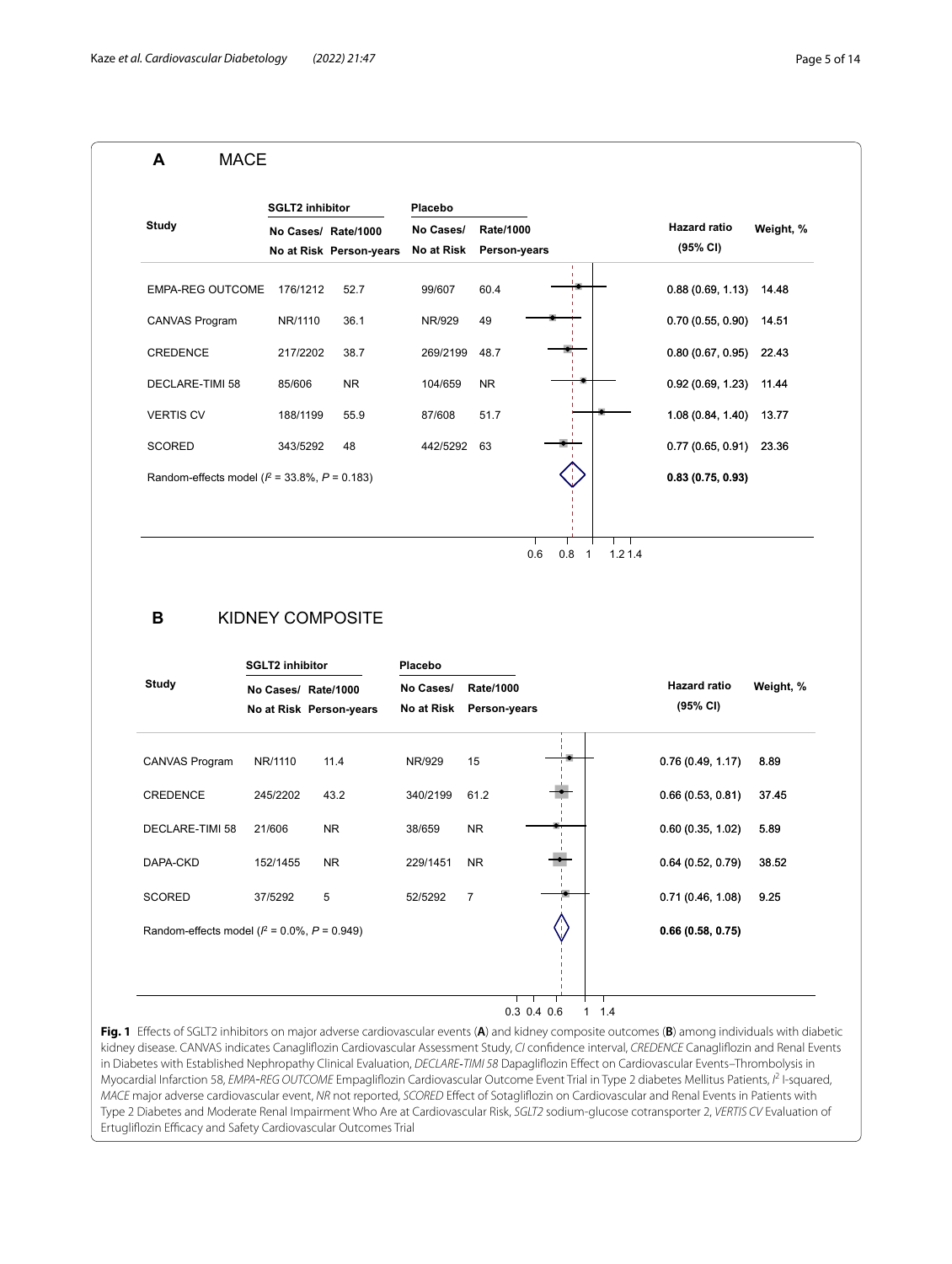| Outcome                                        | No. studies    | No. events | Sample size | HR (95% CI)         | $I^2$ , % | $P_{\rm Heterogeneity}$ | $P_{\rm Egger\, test}$ |
|------------------------------------------------|----------------|------------|-------------|---------------------|-----------|-------------------------|------------------------|
| Overall (eGFR < 60 mL/min/1.73m <sup>2</sup> ) |                |            |             |                     |           |                         |                        |
| <b>MACE</b>                                    | 6              | 2102       | 20,106      | $0.82(0.74 - 0.91)$ | 8.6       | 0.363                   | 0.810                  |
| Kidney composite                               | 4              | 530        | 16,480      | $0.65(0.55 - 0.78)$ | 0.0       | 0.645                   | 0.771                  |
| <b>HHF</b>                                     | 6              | 1125       | 20,106      | $0.61(0.54 - 0.70)$ | 0.0       | 0.740                   | 0.099                  |
| Cardiovascular death                           | 5              | 834        | 18,299      | $0.86(0.75 - 0.98)$ | 0.0       | 0.912                   | 0.363                  |
| Fatal and nonfatal MI                          | $\overline{4}$ | $320*$     | 15,707      | $0.75(0.63 - 0.90)$ | 0.0       | 0.480                   | 0.879                  |
| Fatal and nonfatal stroke                      | $\overline{4}$ | $190*$     | 15,707      | $0.75(0.55 - 1.01)$ | 38.3      | 0.151                   | 0.855                  |
| All-cause mortality                            | 3              | 837        | 13,668      | $0.93(0.81 - 1.07)$ | 0.0       | 0.638                   | 0.147                  |
| eGFR < 45 mL/min/1.73m <sup>2**</sup>          |                |            |             |                     |           |                         |                        |
| <b>MACE</b>                                    | 3              | 347        | 2437        | $0.75(0.60 - 0.93)$ | 0.0       | 0.797                   | 0.921                  |
| Kidney composite                               | $\overline{2}$ | 225        | 1867        | $0.70(0.54 - 0.92)$ | 0.0       | 0.841                   | <b>NA</b>              |
| <b>HHF</b>                                     | 3              | 166        | 2437        | $0.60(0.44 - 0.82)$ | 0.0       | 0.522                   | 0.193                  |
| Cardiovascular death                           | 3              | 191        | 2437        | $0.83(0.62 - 1.11)$ | 0.0       | 0.699                   | 0.925                  |
| Fatal and nonfatal MI                          | $\overline{2}$ | 71         | 1124        | $0.70(0.39 - 1.26)$ | 28.3      | 0.238                   | <b>NA</b>              |
| Fatal and nonfatal stroke                      | $\overline{2}$ | 38         | 1124        | $0.52(0.23 - 1.17)$ | 30.2      | 0.231                   | <b>NA</b>              |
| All-cause mortality                            |                | 74         | 570         | $0.86(0.54 - 1.38)$ | ΝA        | <b>NA</b>               | <b>NA</b>              |

<span id="page-5-0"></span>**Table 2** Efect of SGLT2 inhibitors on clinical outcomes among participants with reduced eGFR

\*The number of MI and stroke events were not reported in SCORED and are therefore not included in the table. Likewise, the number of HHF/cardiovascular death events were not reported in SOLOIST-WHF and are not included in the table. CI indicates confdence interval, *eGFR* estimated glomerular fltration rate, *HHF* hospitalization for heart failure, *MACE* major adverse cardiovascular events, *HR* hazard ratio, *MI* myocardial infarction, *NA* not applicable, *NR* not reported, *SCORED* Efect of Sotaglifozin on Cardiovascular and Renal Events in Patients with Type 2 Diabetes and Moderate Renal Impairment Who Are at Cardiovascular Risk, *SGLT2* sodium-glucose cotransporter 2, *SOLOIST-WHF* Efect of Sotaglifozin on Cardiovascular Events in Patients with Type 2 Diabetes Post Worsening Heart Failure

\*\*The lower ends of eGFR ranged from 25 to 30 mL/min/1.73  $m^2$ 

and those with moderate or severe albuminuria. The risks of mycotic infections, as well as volume depletion were greater among participants receiving SGLT2i compared to those on placebo.

Our fndings add to previously published meta-analyses on SGLT2i by focusing exclusively on patients with DKD, and by including the most recent trials. Furthermore, our review is unique in its evaluation of clinical outcomes by eGFR and albuminuria levels and the assessment of the efects of SGLT2i on adverse safety events in participants with DKD. Additionally, we chose a random-efects meta-analysis approach as opposed to fxed-efects models used in prior meta-analyses [\[32](#page-12-19), [33\]](#page-12-20), due to the heterogeneity of patient populations included across the clinical trials of SGLT2i.

Our study confrms that the benefcial efects of SGLT2i on the three-point composite of MACE (nonfatal MI, nonfatal stroke, and cardiovascular death) extends to people with DKD. These findings corroborate results from a prior meta-analysis of four SGLT2i trials which found that SGLT2i reduced the MACE composite irrespective of baseline atherosclerotic CVD, HF, or kidney function status [[33\]](#page-12-20). Likewise, a recent meta-analysis of fve trials observed a benefcial efect of SGLT2i against MACE in patients with T2D [[34\]](#page-12-21). In our meta-analysis, the protective association of SGLT2i with MACE persisted in subgroup analyses by baseline eGFR; a similar trend was noted among participants with severely increased albuminuria. Among participants with moderately increased albuminuria, the efect of SGLT2i on MACE remained protective although with less precise estimates, likely owing to the small number of studies in this subgroup analysis.

In our meta-analysis, SGLT2i provided the highest risk reduction for kidney composite outcomes and HHF compared to placebo. We found a 34% reduction in the risk of kidney composite outcomes. This finding was consistent across kidney function levels and in patients with moderate or severe albuminuria. A possible mechanism for this association relates to the role of SGLT2i in reducing the risk of sustained eGFR decline or ESKD [[35\]](#page-12-22). Our fnding is consistent with current guidelines recommending the use of SGLT2i among patients with T2D at moderate kidney failure risk [[35](#page-12-22)].

Our observation of a benefcial efect of SGLT2i on HHF in patients with DKD is consistent with prior published meta-analyses of individuals with T2D [[33,](#page-12-20) [34](#page-12-21)]. The benefits of SGLT2i on HHF risk applied widely across the drug class and were consistent across various eGFR and albuminuria levels. These findings support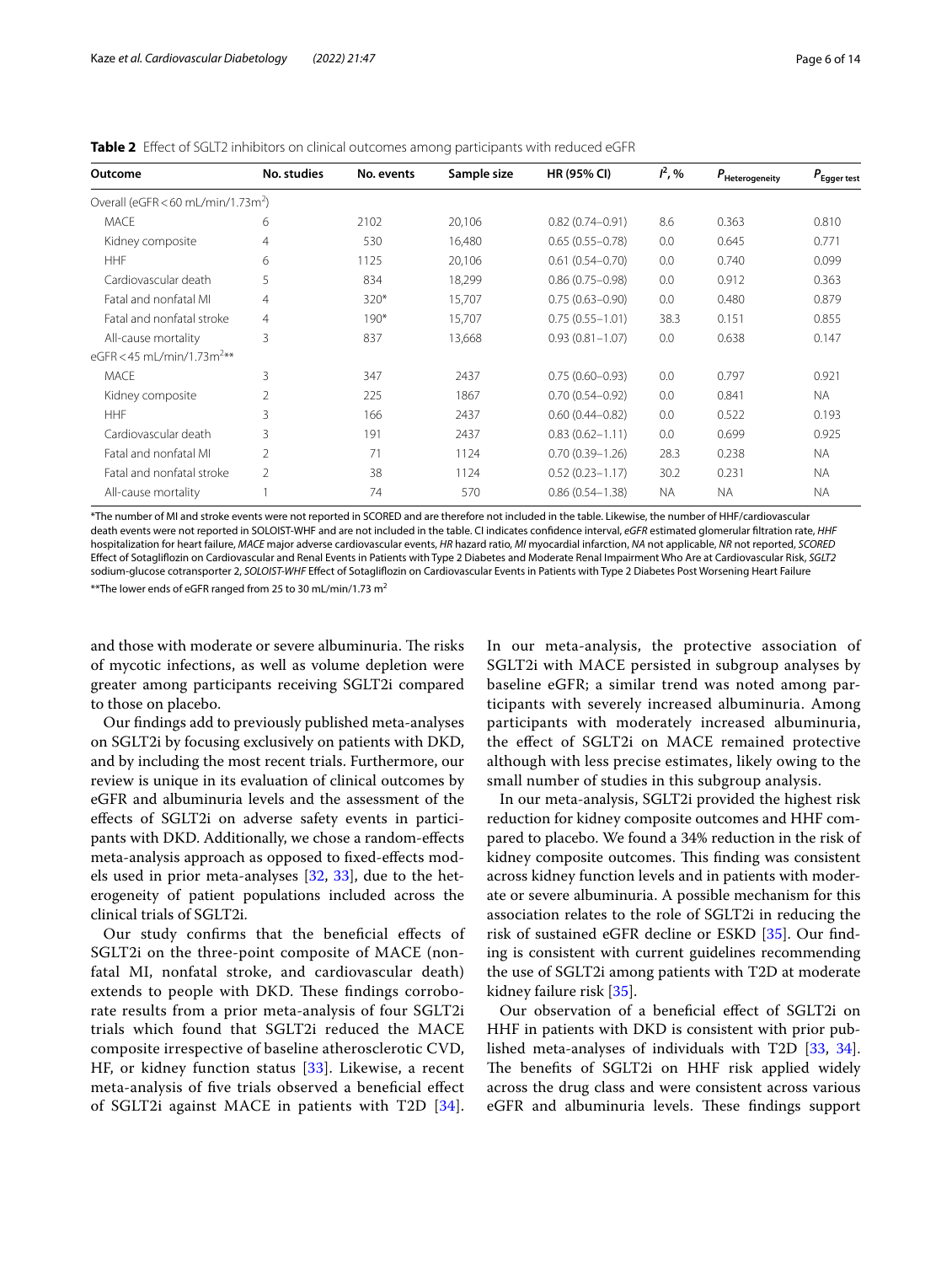| No. studies    | No. events | Sample size | HR (95% CI)         | $I^2, \%$ | $\textit{P}_{\textrm{Heterogeneity}}$ | $P_{\rm Egger \, test}$ |
|----------------|------------|-------------|---------------------|-----------|---------------------------------------|-------------------------|
|                |            |             |                     |           |                                       |                         |
| 4              | 1284*      | 17,084      | $0.80(0.71 - 0.90)$ | 25.6      | 0.234                                 | 0.683                   |
| 4              | $1124*$    | 17,208      | $0.66(0.58 - 0.75)$ | 1.4       | 0.407                                 | 0.530                   |
| 4              | 670        | 13,456      | $0.61(0.52 - 0.71)$ | 0.0       | 0.916                                 | 0.791                   |
| 3              | 642        | 10,209      | $0.70(0.55 - 0.88)$ | 50.9      | 0.086                                 | 0.378                   |
| 3              | 503        | 10,209      | $0.89(0.75 - 1.07)$ | 0.0       | 0.679                                 | 0.355                   |
| 3              | 382        | 10,209      | $0.92(0.75 - 1.14)$ | 0.0       | 0.457                                 | 0.279                   |
| 4              | $817*$     | 13,115      | $0.76(0.66 - 0.88)$ | 28.8      | 0.219                                 | 0.285                   |
|                |            |             |                     |           |                                       |                         |
| 3              | $520*$     | 7868        | $0.92(0.79 - 1.07)$ | 0.0       | 0.795                                 | 0.342                   |
| 2              | $70*$      | 5855        | $0.98(0.62 - 1.57)$ | 0.0       | 0.962                                 | <b>NA</b>               |
| 3              | 261        | 6771        | $0.60(0.47 - 0.77)$ | 0.0       | 0.473                                 | 0.283                   |
| $\overline{2}$ | 229        | 4279        | $0.70(0.35 - 1.38)$ | 84.2      | 0.012                                 | <b>NA</b>               |
| $\overline{2}$ | 233        | 4279        | $1.01(0.77 - 1.32)$ | 0.0       | 0.774                                 | <b>NA</b>               |
| $\overline{2}$ | 153        | 4279        | $1.06(0.76 - 1.48)$ | 0.0       | 0.363                                 | <b>NA</b>               |
| 2              | $147*$     | 4279        | $0.78(0.47 - 1.28)$ | 80.4      | 0.024                                 | <b>NA</b>               |
|                |            |             |                     |           |                                       |                         |
| 4              | $764*$     | 9216        | $0.73(0.65 - 0.83)$ | 0.0       | 0.444                                 | 0.428                   |
| 3              | 673*       | 8447        | $0.63(0.53 - 0.76)$ | 0.8       | 0.365                                 | 0.729                   |
| 4              | 409        | 6685        | $0.62(0.51 - 0.75)$ | 0.0       | 0.915                                 | 0.815                   |
| 3              | 413        | 5930        | $0.72(0.59 - 0.87)$ | 0.0       | 0.408                                 | 0.348                   |
| 3              | 270        | 5930        | $0.81(0.64 - 1.03)$ | 0.0       | 0.654                                 | 0.389                   |
| 3              | 229        | 5930        | $0.85(0.65 - 1.11)$ | 0.0       | 0.410                                 | <b>NA</b>               |
| 3              | $473*$     | 5930        | $0.77(0.65 - 0.90)$ | 0.0       | 0.415                                 | 0.234                   |
|                |            |             |                     |           |                                       |                         |

<span id="page-6-0"></span>

\*The number of MACE and kidney composite outcomes were not reported in SCORED and are therefore not included in the table. Likewise, the number of all-cause deaths by albuminuria were not reported in the CANVAS program and are not included in the table. CANVAS indicates Canaglifozin Cardiovascular Assessment Study, *CI* confdence interval; *HHF* hospitalization for heart failure, *MACE* major adverse cardiovascular events, *HR* hazard ratio, *MI* myocardial infarction, *NA* not applicable, *NR* not reported, *SCORED* Efect of Sotaglifozin on Cardiovascular and Renal Events in Patients with Type 2 Diabetes and Moderate Renal Impairment Who Are at Cardiovascular Risk, *SGLT2* sodium-glucose cotransporter 2

current guidelines recommending the use of SGLT2i in patients with or at high risk of HF, independent of glycemic considerations. HF occurs at higher rates among patients with CKD [[36\]](#page-12-23) and diabetes [\[37](#page-12-24)]. Albuminuria and reduced eGFR compound the risks of HHF and death  $[36]$  $[36]$ . The prevention of HHF may reduce the risk of ESKD and death in patients with CKD [\[38](#page-12-25)].

We found a protective efect of SGLT2i on the risk of stroke in patients with DKD. This finding confirms that from two recent meta-analyses [[32,](#page-12-19) [33](#page-12-20)], although the two prior studies included only four studies in their stroke meta-analysis and implemented fxed-efect meta-analysis models, an analytical approach that assumes the presence of one true efect size underlying all the studies in the meta-analysis. We chose to conduct random-efects meta-analyses as this approach is more conservative and allows for between-study heterogeneity [[27\]](#page-12-12). A recent meta-analysis of the efect of SGLT2i on the risk of stroke in patients with DKD observed a null association using the random-efects models, likely due to low statistical

power  $[15]$ . The exact mechanisms for the beneficial efect of SGLT2i on stroke risk observed in our study is unclear, but may be mediated by prevention of atrial fbrillation (AF) and atrial futter (AFL) [\[39](#page-12-26)]. Indeed, dapaglifozin was found to lower the risks of frst AF/AFL as well as total AF/AFL events in a large sample of adults with T2D [\[40](#page-12-27)]. Two recent meta-analyses also found that SGLT2i were associated with a lower risk of AF  $[15, 16]$  $[15, 16]$  $[15, 16]$ [41\]](#page-12-28). SGLT2i promote natriuresis, diuresis and thus may reduce the atrial diameter. Additionally, SGLT2i reduce cardiac remodeling, left ventricular mass, blood pressure, body weight, infammation, oxidative stress and the sympathetic drive, all of which may promote AF/AFL, and thus increase the risk of stroke [[42](#page-12-29), [43\]](#page-12-30).

With respect to safety outcomes, our review identifed a knowledge gap as most trials were not powered to assess adverse efects of SGLT2i in the subgroup of patients with DKD, neither did they report safety information in this population. Additionally, data from the safety outcomes in this review were derived from a total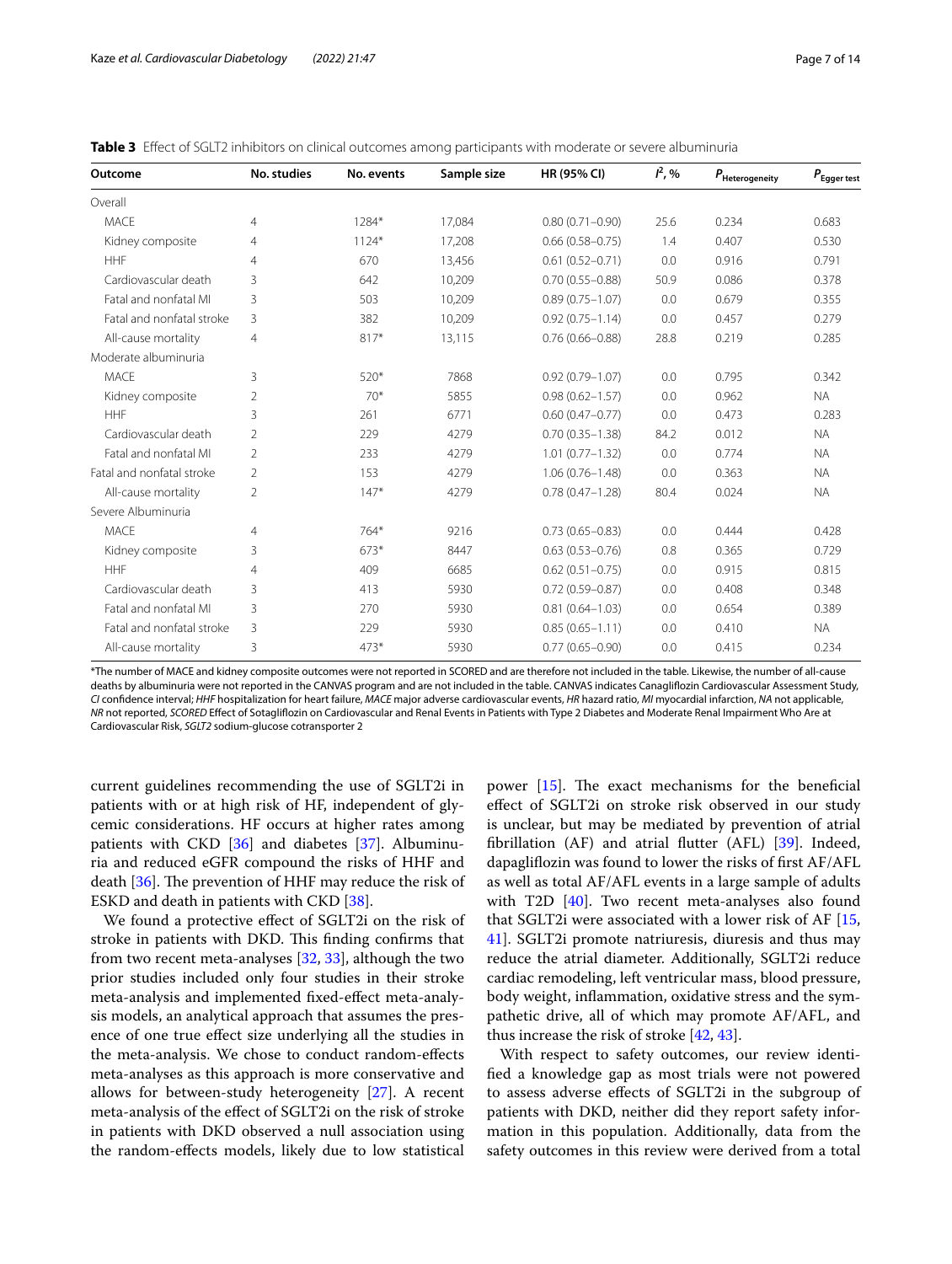

<span id="page-7-0"></span>**Fig. 2** Efects of SGLT2 inhibitors on safety outcomes among individuals with diabetic kidney disease. CANVAS indicates Canaglifozin Cardiovascular Assessment Study, *CI* confdence interval, *CREDENCE* Canaglifozin and Renal Events in Diabetes with Established Nephropathy Clinical Evaluation, *eGFR* estimated glomerular fltration rate, *EMPA‐REG OUTCOME* Empaglifozin Cardiovascular Outcome Event Trial in Type 2 diabetes Mellitus Patients, *NR* not reported; *SCORED* Efect of Sotaglifozin on Cardiovascular and Renal Events in Patients with Type 2 Diabetes and Moderate Renal Impairment Who Are at Cardiovascular Risk; SGLT2, sodium-glucose cotransporter 2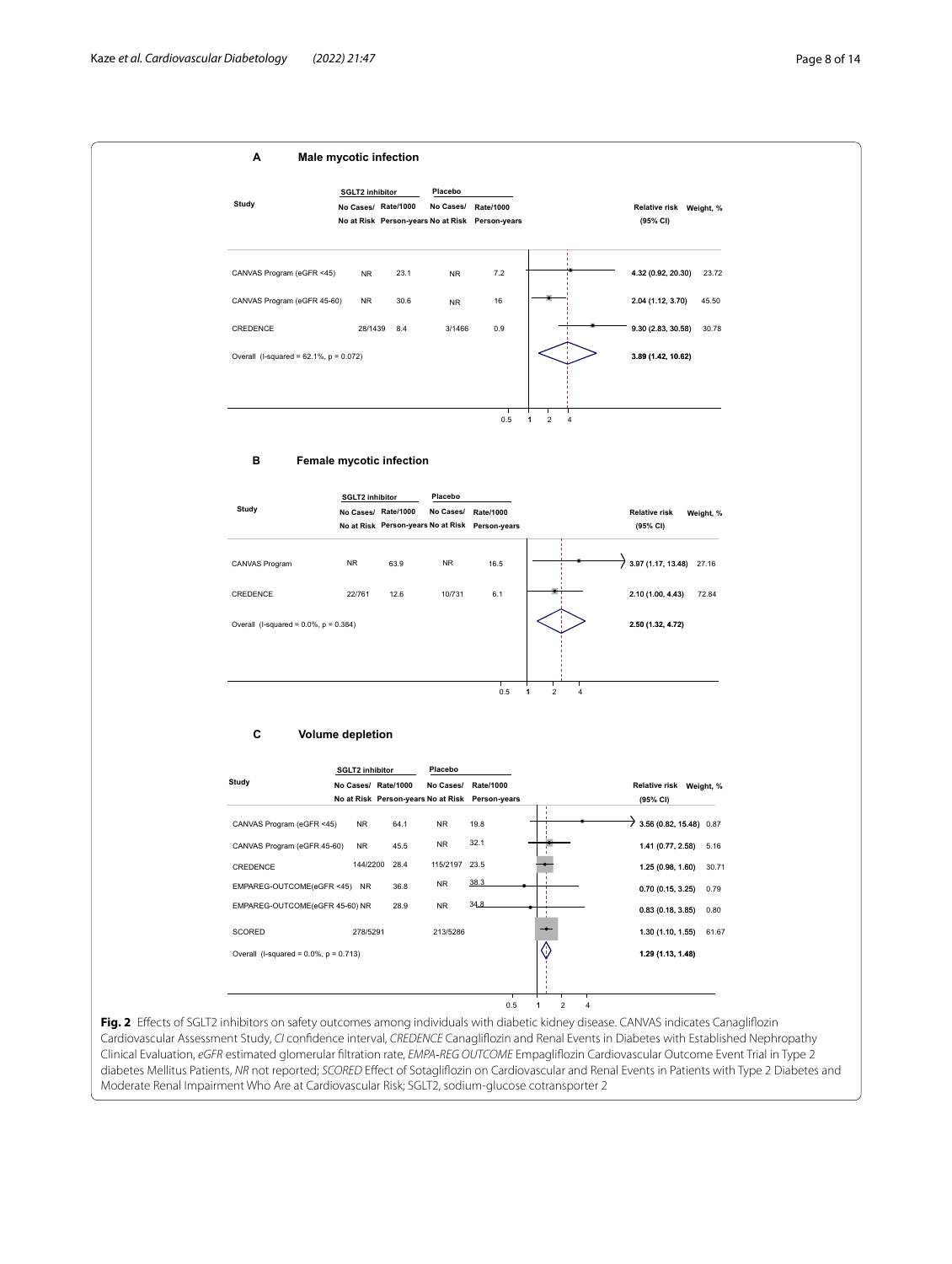

**Fig. 2** continued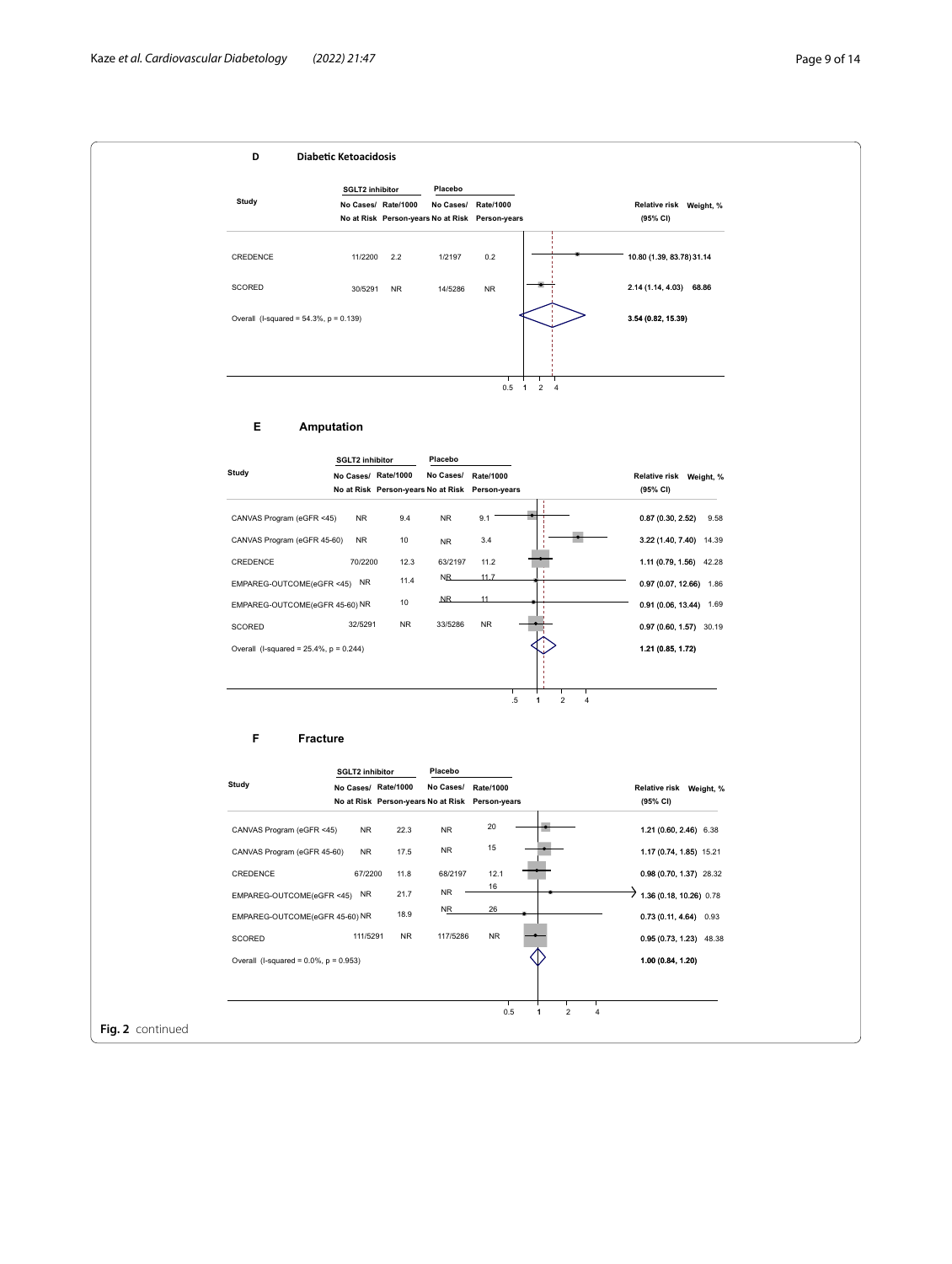

of 2 to 4 studies. Consistent with prior reports, we found that the most commonly reported side efects of SGLT2i also extend to patients with DKD [[6,](#page-11-5) [7](#page-11-6), [11\]](#page-12-0). Indeed, in our

meta-analysis, SGLT2i were associated with higher risks of genital mycotic infections, as well as volume depletion. Participants on SGLT2i were also at higher risk of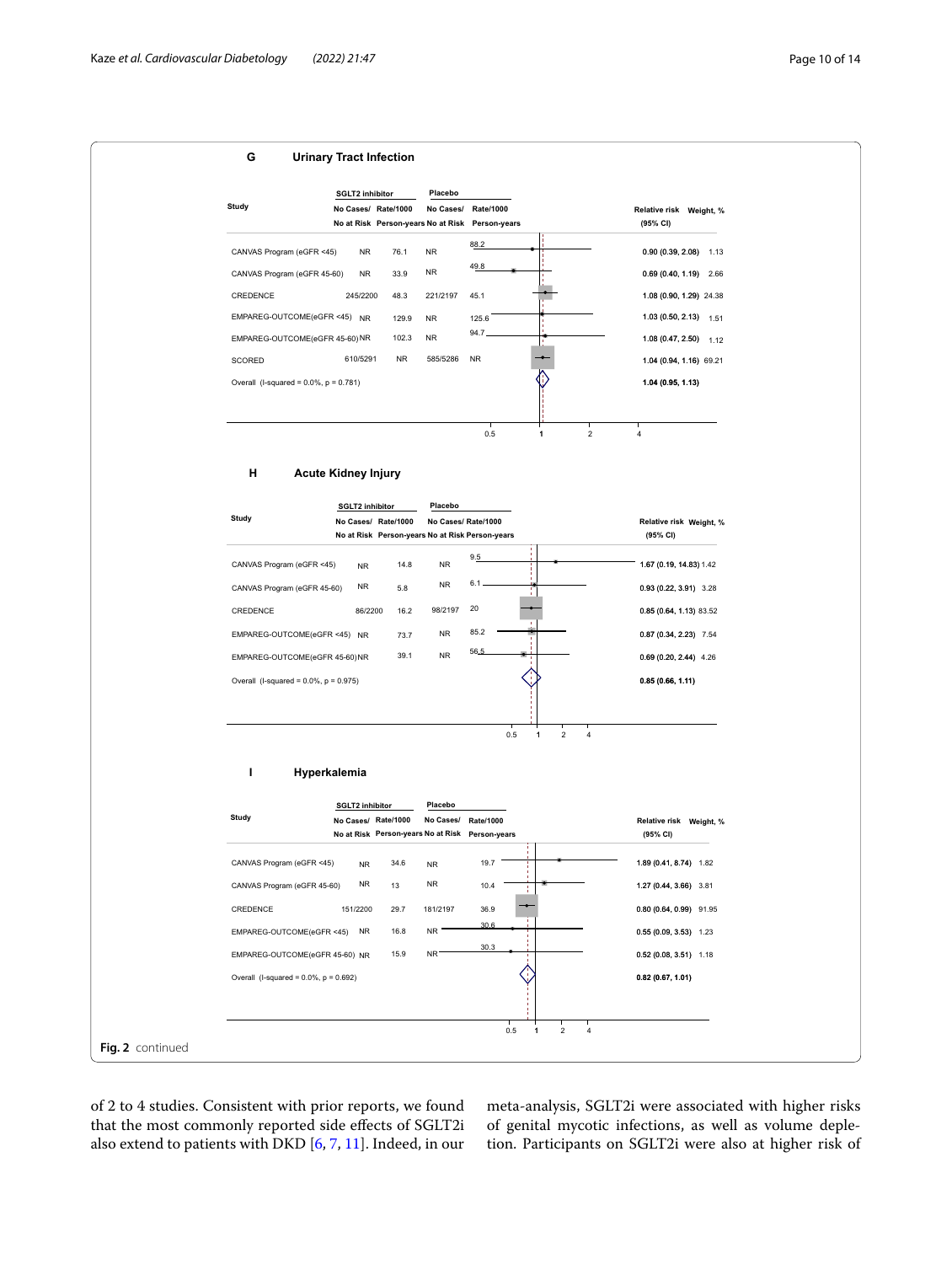<span id="page-10-0"></span>

| Outcome                           | No studies     | No events | Sample size | <b>RR (95% CI)</b>   | $I^2, \%$ | $P_{\rm Heteroaeneitv}$ | $P_{\text{Egger test}}$ |
|-----------------------------------|----------------|-----------|-------------|----------------------|-----------|-------------------------|-------------------------|
| Male genital mycotic infections   |                | 98        | 4091        | $3.89(1.42 - 10.62)$ | 62.1      | 0.072                   | 0.392                   |
| Female genital mycotic infections |                | 53        | 2100        | $2.50(1.32 - 4.72)$  | 0.0       | 0.384                   | <b>NA</b>               |
| Diabetic ketoacidosis             |                | 56        | 14,974      | $3.54(0.82 - 15.39)$ | 54.3      | 0.139                   | <b>NA</b>               |
| Volume depletion                  | 4              | $1016*$   | 18,832      | $1.29(1.13 - 1.48)$  | 0.0       | 0.713                   | 0.936                   |
| Amputations                       | 4              | 248*      | 18,832      | 1.21 (0.85-1.72)     | 25.4      | 0.244                   | 0.767                   |
| <b>Bone fractures</b>             | 4              | $475*$    | 18.832      | $1.00(0.84 - 1.20)$  | 0.0       | 0.953                   | 0.447                   |
| Urinary tract infections          | $\overline{4}$ | 1739*     | 18,832      | $1.04(0.95 - 1.14)$  | 0.0       | 0.781                   | 0.339                   |
| Acute kidney injury               |                | $197*$    | 8255        | $0.85(0.66 - 1.11)$  | 0.0       | 0.975                   | 0.535                   |
| Hyperkalemia                      | 3              | $359*$    | 8255        | $0.82(0.67 - 1.01)$  | 0.0       | 0.692                   | 0.601                   |

Bold values indicate statistically signifcant estimates

\*The number of events from the EMPA-REG OUTCOME trial were not reported and therefore not included in the table for the following outcomes: volume depletion, amputations, fractures, urinary tract infection, acute kidney injury, and hyperkalemia. CI indicates confdence interval, *EMPA‐REG OUTCOME* Empaglifozin Cardiovascular Outcome Event Trial in Type 2 diabetes Mellitus Patients; <sup>*P*</sup>, I-squared, *RR* relative risk, *SGLT2* sodium-glucose cotransporter 2

DKA, although estimates were imprecise, likely owing to insufficient statistical power. It is unclear if participants who developed DKA in this review were on insulin. Although SGLT2i was linked to a higher risk of volume depletion, SGLT2i did not result in a higher risk of AKI in this meta-analysis. In fact, the risk of AKI appeared lower among those on SGLT2i. Prior evidence from observational studies has suggested that SGLT2i may be linked to a decreased risk of AKI [[44–](#page-12-31)[47](#page-12-32)]. While the exact mechanisms underpinning this association are unclear, possible hypotheses include the attenuation of ischemic-reperfusion injury to the kidney  $[48]$ , as well as a reduction in tubular injury [[49](#page-13-0)].

The public health and research implications of our findings are manifold. Our fndings confrm the relevance of SGLT2i in the therapeutic scheme of patients with DKD. As SGLT2i prescription rates for patients with DKD are increasing [[12\]](#page-12-1), our fndings highlight the importance of risk mitigation strategies in this population. These strategies include the proper hygiene of genitalia to prevent fungal infections, the proactive dose reduction of diuretics in euvolemic patients to prevent volume depletion, patient education on early recognition of DKA and implementation of STOP DKA protocol (stop SGLT2i, test for ketones, maintain intake of fuid and carbohydrates, and use maintenance and supplemental insulin) as well as foot examination to reduce the risk of amputations [[35](#page-12-22)]. Further research is needed to determine the efect of SGLT2i among patients with advanced DKD. As most clinical trials focus on efficacy outcomes and are typically not powered to assess rare adverse safety efects of medications [[50](#page-13-1)], additional studies using real-world data are needed to better evaluate the safety profle of SGLT2i in patients with DKD.

The limitations of this study should be acknowledged. First, most of the trials included in this meta-analysis excluded participants with eGFR less than 30 mL/  $min/1.73$   $m^2$ ; therefore, our findings may not be generalizable to individuals with advanced DKD. Second, the included SGLT2i trials did not always report the efect estimates for all the relevant outcomes specifcally among participants with DKD (for example, the trials did not always report on individual kidney outcomes such as ESKD that would have been defned more consistently across trials); and we did not have access to individual participant data that could have been used to calculate the efect estimates for the unreported outcomes or perform meta-regression analyses. Likewise, the individual trials did not report data specifcally in the subset of participants with albuminuria and eGFR $\geq$  60 mL/  $min/1.73$  m<sup>2</sup>; thus, we could not evaluate the effects of SGLT2i on outcomes in this subgroup. Third, the limited number of available studies limited our ability to perform meaningful subgroup analyses such as analyses by age, gender, or race/ethnicity, for example. Fourth, we defned DKD as the presence of CKD in individuals with T2D and the individual studies did not exclude causes of CKD other than T2D among the participants. Finally, the defnition of the kidney composite outcomes was not consistent across the trials. These limitations notwithstanding, our review has several strengths. First, this is a comprehensive review of all information available to date on the efficacy and safety outcomes of SGLT2i in patients with DKD. Second, we used random-efects meta-analysis models, a more conservative approach which makes less assumptions about the efect of SGLT2i across included trials. Third, only placebo-controlled RCTs with low risk of bias were included. Fourth, we appraised the quality of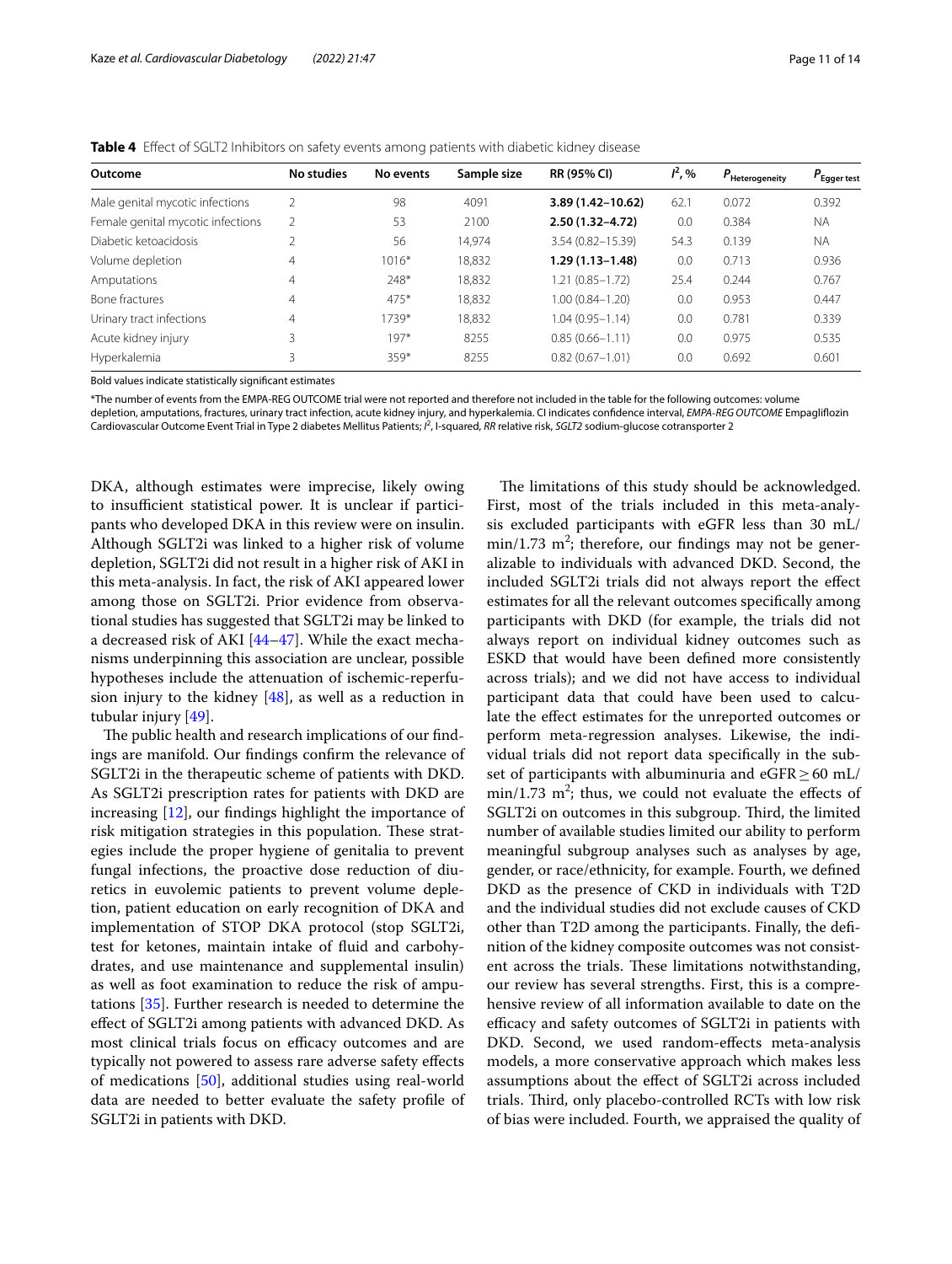studies using a standard quality assessment tool. Finally, our review is quantitative and highlights the magnitude of the associations between SGLT2i and various clinical outcomes.

## **Conclusions**

In conclusion, our fndings confrm the benefcial efects of the SGLT2i class on cardiovascular and kidney outcomes, as well as mortality in patients with T2D and DKD. Our data support the current recommendations to prioritize the prescriptions of SGLT2i in patients with DKD, independent of glycemic control [\[35](#page-12-22)]. Further research is warranted to explore the efects of SGLT2i in patients with advanced DKD and to better characterize the safety profle of SGLT2i in patients with DKD.

#### **Abbreviations**

AF: Atrial fbrillation; AFL: Atrial futter; AKI: Acute kidney injury; CANVAS: Canaglifozin Cardiovascular Assessment Study; CI: Confdence interval; CKD: Chronic kidney disease; CREDENCE: Canaglifozin and Renal Events in Diabetes with Established Nephropathy Clinical Evaluation; CVD: Cardiovascular disease; DAPA-CKD: Dapaglifozin and Prevention of Adverse Outcomes in Chronic Kidney Disease; DECLARE-TIMI 58: Dapagliflozin Effect on Cardiovascular Events–Thrombolysis in Myocardial Infarction 58; DKA: Diabetic ketoacidosis; DKD: Diabetic kidney disease; eGFR: Estimated glomerular fltration rate; EMPA‐REG OUTCOME: Empaglifozin Cardiovascular Outcome Event Trial in Type 2 diabetes Mellitus Patients; ESKD: End-stage kidney disease; HHF: Hospitalizations for heart failure; HR: Hazard ratio; MACE: Major adverse cardiovascular event; MI: Myocardial infarction; PRISMA: Preferred Reporting Items for Systematic Reviews and Meta-Analyses; RCT: Randomized controlled trial; RR: Relative risk; SCORED: Efect of Sotaglifozin on Cardiovascular and Renal Events in Patients with Type 2 Diabetes and Moderate Renal Impairment Who Are at Cardiovascular Risk; SGLT2i: Sodium-glucose cotransporter 2 inhibitor; SOLOIST-WHF: Efect of Sotaglifozin on Cardiovascular Events in Patients with Type 2 Diabetes Post Worsening Heart Failure; T2D: Type 2 diabetes; UACR: Urine albumin-to-creatinine ratio; UTI: Urinary tract infection; VERTIS CV: Evaluation of Ertugliflozin Efficacy and Safety Cardiovascular Outcomes Trial.

## **Supplementary Information**

The online version contains supplementary material available at [https://doi.](https://doi.org/10.1186/s12933-022-01476-x) [org/10.1186/s12933-022-01476-x.](https://doi.org/10.1186/s12933-022-01476-x)

<span id="page-11-7"></span>**Additional fle 1**: **Fig S1.** Selection of studies for inclusion in the metaanalysis. **Fig S2.** Efects of SGLT2 Inhibitors on fatal and nonfatal stroke among individuals with Diabetic Kidney disease. **Table S1.** Defnition of kidney composite outcomes across included trials. **Table S2.** Characteristics of Clinical Trials Included in the Meta-analysis. **Table S3.** Risk of Bias Assessment.

#### **Acknowledgements**

Not applicable.

#### **Authors' contributions**

ADK and JMP conceived and designed the study. ADK and MZ collected data in electronic databases. ADK performed the statistical analyses. ADK, MZ, SCK, EP, and JMP contributed to the interpretation of data. ADK and JMP drafted the manuscript. ADK, MZ, SCK, EP, and JMP revised the manuscript critically for essential intellectual content. All authors read and approved the fnal manuscript.

This study was funded by the Division of Pharmacoepidemiology and Pharmacoeconomics, Department of Medicine, Brigham and Women's Hospital, Harvard Medical School, Boston, MA. EP was supported by a career development grant (K08AG055670) from the National Institute on Aging. MZ was supported by an institutional research grant (DK007199) from the National Institute of Health. None of these funding sources had any role in the design or conduct of the study, collection, management, analysis, and interpretation of the data, preparation, review or approval of the manuscript, or decision to submit the manuscript for publication.

#### **Availability of data and materials**

The data that support the fndings of this study are publicly available and included in this article and in its additional fle.

#### **Declarations**

**Ethics approval and consent to participate** Not applicable.

#### **Consent for publication**

Not applicable.

#### **Competing interests**

No potential conficts of interest relevant to this article were reported. EP is principal investigator of an investigator-initiated grant to the Brigham and Women's Hospital from Boehringer Ingelheim, not related to the topic of the submitted work. SK has received research grants to the Brigham and Women's Hospital from Pfzer, AbbVie, Roche and Bristol-Myers Squibb for studies not related to the topic of the submitted work.

#### **Author details**

<sup>1</sup> Department of Medicine, LifePoint Health, Danville, VA, USA. <sup>2</sup> Division of Pharmacoepidemiology and Pharmacoeconomics, Department of Medicine, Brigham and Women's Hospital, 1620 Tremont Street, Suite 3030, Boston, MA, USA.<sup>3</sup> Harvard Medical School, Boston, MA, USA.<sup>4</sup> Division of Renal (Kidney) Medicine, Department of Medicine, Brigham and Women's Hospital, Boston, MA, USA.<sup>5</sup> Division of Nephrology, Department of Medicine, Beth Israel Deaconess Medical Center, Boston, MA, USA. <sup>6</sup>New England Geriatric Research Education and Clinical Center, VA Boston Healthcare System, Boston, MA, USA.

Received: 14 January 2022 Accepted: 2 March 2022<br>Published online: 23 March 2022

#### **References**

- <span id="page-11-0"></span>Menke A, Casagrande S, Geiss L, Cowie CC. Prevalence of and trends in diabetes among adults in the United States, 1988–2012. JAMA. 2015;314:1021–9.
- <span id="page-11-1"></span>2. Centers for Disease Control and Prevention, Department of Health and Human Services. National Diabetes statistics report, 2020 estimates of diabetes and its burden in the United States [Internet]. [https://www.cdc.](https://www.cdc.gov/diabetes/data/statistics-report/index.html) [gov/diabetes/data/statistics-report/index.html](https://www.cdc.gov/diabetes/data/statistics-report/index.html). Accessed 7 Oct 2021.
- <span id="page-11-2"></span>3. Boyle JP, Honeycutt AA, Narayan KM, Hoerger TJ, Geiss LS, Chen H, et al. Projection of diabetes burden through 2050: impact of changing demography and disease prevalence in the US. Diabetes Care. 2001;24:1936–40.
- <span id="page-11-3"></span>4. Alicic RZ, Rooney MT, Tuttle KR. Diabetic kidney disease: challenges, progress, and possibilities. Clin J Am Soc Nephrol. 2017;12:2032–45.
- <span id="page-11-4"></span>5. Afkarian M, Sachs MC, Kestenbaum B, Hirsch IB, Tuttle KR, Himmelfarb J, et al. Kidney disease and increased mortality risk in type 2 diabetes. J Am Soc Nephrol. 2013;24:302–8.
- <span id="page-11-5"></span>6. Zinman B, Wanner C, Lachin JM, Fitchett D, Bluhmki E, Hantel S, et al. Empaglifozin, cardiovascular outcomes, and mortality in type 2 diabetes. N Engl J Med. 2015;373:2117–28.
- <span id="page-11-6"></span>7. Wiviott SD, Raz I, Bonaca MP, Mosenzon O, Kato ET, Cahn A, et al. Dapaglifozin and cardiovascular outcomes in type 2 diabetes. N Engl J Med. 2019;380:347–57.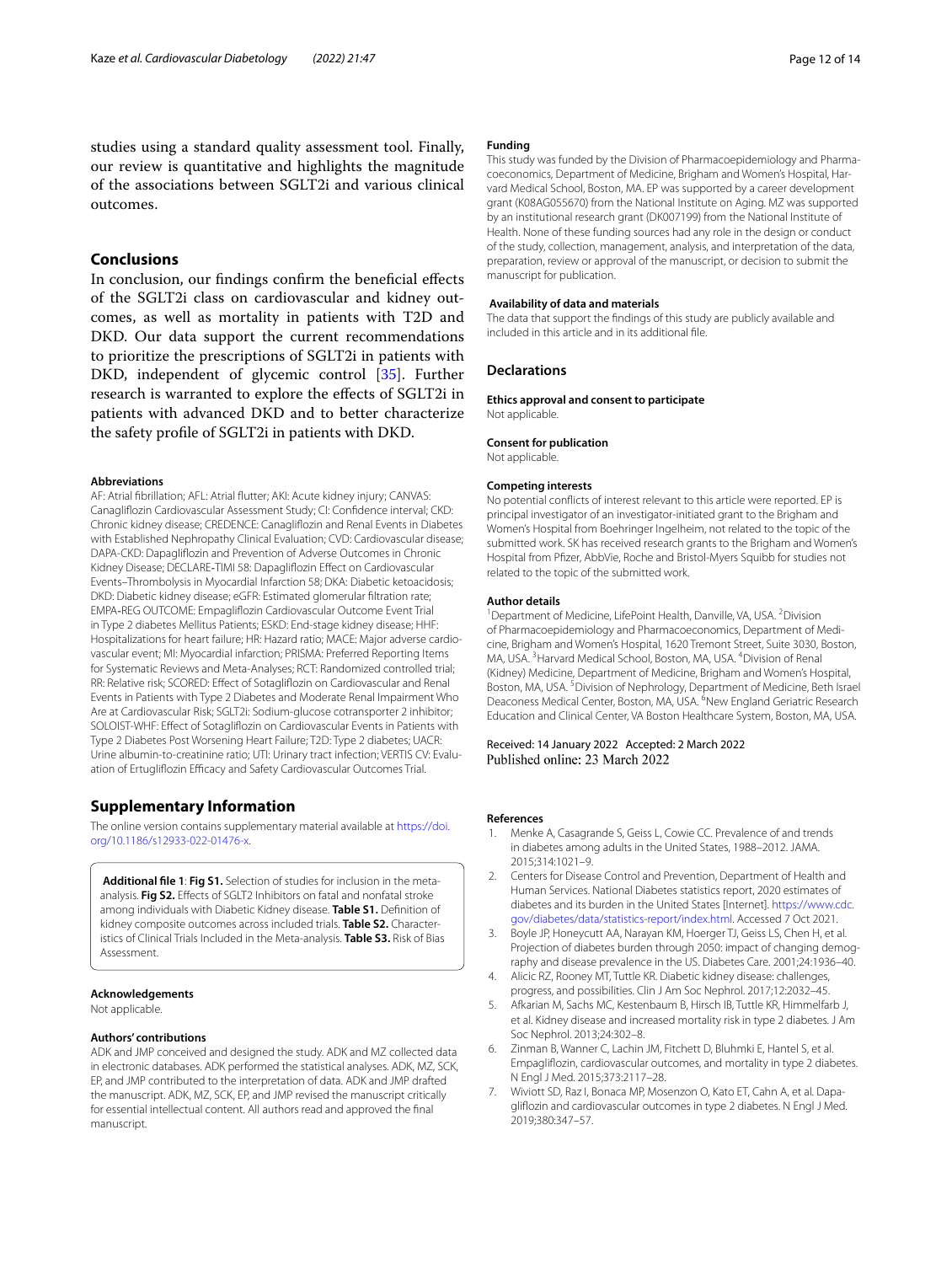- <span id="page-12-16"></span>8. Perkovic V, Jardine MJ, Neal B, Bompoint S, Heerspink HJL, Charytan DM, et al. Canaglifozin and renal outcomes in type 2 diabetes and nephropathy. N Engl J Med. 2019;380:2295–306.
- <span id="page-12-17"></span>9. Heerspink HJL, Stefánsson BV, Correa-Rotter R, Chertow GM, Greene T, Hou F-F, et al. Dapaglifozin in patients with chronic kidney disease. N Engl J Med. 2020;383:1436–46.
- <span id="page-12-5"></span>10. Cannon CP, Pratley R, Dagogo-Jack S, Mancuso J, Huyck S, Masiukiewicz U, et al. Cardiovascular outcomes with ertuglifozin in type 2 diabetes. N Engl J Med. 2020;383:1425–35.
- <span id="page-12-0"></span>11. Neal B, Perkovic V, Mahaffey KW, De Zeeuw D, Fulcher G, Erondu N, et al. Canaglifozin and cardiovascular and renal events in type 2 diabetes. N Engl J Med. 2017;377:644–57.
- <span id="page-12-1"></span>12. Harris ST, Patorno E, Zhuo M, Kim SC, Paik JM. Prescribing trends of antidiabetes medications in patients with type 2 diabetes and diabetic kidney disease, a cohort study. Diabetes Care. 2021. [https://doi.org/10.](https://doi.org/10.2337/dc21-0529) [2337/dc21-0529.](https://doi.org/10.2337/dc21-0529)
- <span id="page-12-2"></span>13. Perkovic V, de Zeeuw D, Mahaffey KW, Fulcher G, Erondu N, Shaw W, et al. Canaglifozin and renal outcomes in type 2 diabetes: results from the CANVAS Program randomised clinical trials. Lancet Diabetes Endocrinol. 2018;6:691–704.
- <span id="page-12-3"></span>14. Wanner C, Inzucchi SE, Lachin JM, Fitchett D, von Eynatten M, Mattheus M, et al. Empaglifozin and progression of kidney disease in type 2 diabetes. N Engl J Med. 2016;375:323–34.
- <span id="page-12-4"></span>15. Zhou Z, Jardine MJ, Li Q, Neuen BL, Cannon CP, de Zeeuw D, et al. Efect of SGLT2 inhibitors on stroke and atrial fbrillation in diabetic kidney disease: results from the CREDENCE trial and meta-analysis. Stroke. 2021;52:1545–56.
- <span id="page-12-6"></span>16. Bhatt DL, Szarek M, Pitt B, Cannon CP, Leiter LA, McGuire DK, et al. Sotaglifozin in patients with diabetes and chronic kidney disease. N Engl J Med. 2021;384:129–39.
- <span id="page-12-7"></span>17. Kaze AD, Zhuo M, Paik JM. Association of SGLT2 inhibitors with clinical outcomes in patients with type 2 diabetes and diabetic kidney disease: a systematic review and meta-analysis. PROSPERO 2021; CRD42021282869[.https://www.crd.york.ac.uk/prospero/#recordDetails.](https://www.crd.york.ac.uk/prospero/#recordDetails) Accessed 14 Nov 2021.
- <span id="page-12-8"></span>18. Moher D, Liberati A, Tetzlaff J, Altman DG. Preferred reporting items for systematic reviews and meta-analyses: the PRISMA statement. BMJ. 2009;339:b2535.
- <span id="page-12-9"></span>19. Wanner C, Lachin JM, Inzucchi SE, Fitchett D, Mattheus M, George J, et al. Empaglifozin and clinical outcomes in patients with type 2 diabetes mellitus, established cardiovascular disease, and chronic kidney disease. Circulation. 2018;137:119–29.
- 20. Neuen BL, Ohkuma T, Neal B, Matthews DR, de Zeeuw D, Mahafey KW, et al. Cardiovascular and renal outcomes with canaglifozin according to baseline kidney function. Circulation. 2018;138:1537–50.
- 21. Neuen BL, Ohkuma T, Neal B, Matthews DR, de Zeeuw D, Mahafey KW, et al. Efect of canaglifozin on renal and cardiovascular outcomes across diferent levels of albuminuria: data from the CANVAS program. J Am Soc Nephrol. 2019;30:2229–42.
- 22. Mahaffey KW, Jardine MJ, Bompoint S, Cannon CP, Neal B, Heerspink HJL, et al. Canaglifozin and cardiovascular and renal outcomes in type 2 diabetes mellitus and chronic kidney disease in primary and secondary cardiovascular prevention groups. Circulation. 2019;140:739–50.
- 23. Jardine MJ, Zhou Z, Mahafey KW, Oshima M, Agarwal R, Bakris G, et al. Renal, cardiovascular, and safety outcomes of canaglifozin by baseline kidney function: a secondary analysis of the CREDENCE randomized trial. J Am Soc Nephrol. 2020;31:1128–39.
- 24. Heerspink HJL, Sjöström CD, Jongs N, Chertow GM, Kosiborod M, Hou FF, et al. Efects of dapaglifozin on mortality in patients with chronic kidney disease: a pre-specifed analysis from the DAPA-CKD randomized controlled trial. Eur Heart J. 2021;42:1216–27.
- <span id="page-12-10"></span>25. Cosentino F, Cannon CP, Cherney DZI, Masiukiewicz U, Pratley R, Dagogo-Jack S, et al. Efficacy of ertugliflozin on heart failure-related events in patients with type 2 diabetes mellitus and established atherosclerotic cardiovascular disease: results of the VERTIS CV trial. Circulation. 2020;142:2205–15.
- <span id="page-12-11"></span>26. Higgins JPT, Altman DG, Gøtzsche PC, Jüni P, Moher D, Oxman AD, et al. The Cochrane Collaboration's tool for assessing risk of bias in randomised trials. BMJ. 2011;343:d5928.
- <span id="page-12-12"></span>27. Berlin JA, Laird NM, Sacks HS, Chalmers TC. A comparison of statistical methods for combining event rates from clinical trials. Stat Med. 1989;8:141–51.
- <span id="page-12-13"></span>28. Cochran WG. The combination of estimates from diferent experiments. Biometrics. 1954;10:101–29.
- <span id="page-12-14"></span>29. Higgins JPT, Thompson SG. Quantifying heterogeneity in a meta-analysis. Stat Med. 2002;21:1539–58.
- <span id="page-12-15"></span>30. Egger M, Davey Smith G, Schneider M, Minder C. Bias in meta-analysis detected by a simple, graphical test. BMJ. 1997;315:629–34.
- <span id="page-12-18"></span>31. Bhatt DL, Szarek M, Steg PG, Cannon CP, Leiter LA, McGuire DK, et al. Sotaglifozin in patients with diabetes and recent worsening heart failure. N Engl J Med. 2021;384:117–28.
- <span id="page-12-19"></span>32. Zhao L-M, Huang J-N, Qiu M, Ding L-L, Zhan Z-L, Ning J. Glifozins for the prevention of stroke in diabetes and cardiorenal diseases: a meta-analysis of cardiovascular outcome trials. Medicine (Baltimore). 2021;100:e27362.
- <span id="page-12-20"></span>33. Arnott C, Li Q, Kang A, Neuen BL, Bompoint S, Lam CSP, et al. Sodiumglucose cotransporter 2 inhibition for the prevention of cardiovascular events in patients with type 2 diabetes mellitus: a systematic review and meta-analysis. J Am Heart Assoc. 2020;9:e014908.
- <span id="page-12-21"></span>34. McGuire DK, Shih WJ, Cosentino F, Charbonnel B, Cherney DZI, Dagogo-Jack S, et al. Association of SGLT2 inhibitors with cardiovascular and kidney outcomes in patients with type 2 diabetes: a meta-analysis. JAMA Cardiol. 2021;6:148–58.
- <span id="page-12-22"></span>35. Li J, Albajrami O, Zhuo M, Hawley CE, Paik JM. Decision algorithm for prescribing SGLT2 inhibitors and GLP-1 receptor agonists for diabetic kidney disease. Clin J Am Soc Nephrol. 2020;15:1678–88.
- <span id="page-12-23"></span>36. Bansal N, Zelnick L, Bhat Z, Dobre M, He J, Lash J, et al. Burden and outcomes of heart failure hospitalizations in adults with chronic kidney disease. J Am Coll Cardiol. 2019;73:2691–700.
- <span id="page-12-24"></span>37. Ohkuma T, Komorita Y, Peters SAE, Woodward M. Diabetes as a risk factor for heart failure in women and men: a systematic review and metaanalysis of 47 cohorts including 12 million individuals. Diabetologia. 2019;62:1550–60.
- <span id="page-12-25"></span>38. Sud M, Tangri N, Pintilie M, Levey AS, Naimark DMJ. ESRD and death after heart failure in CKD. J Am Soc Nephrol. 2015;26:715–22.
- <span id="page-12-26"></span>39. Yurista SR, Silljé HHW, Rienstra M, de Boer RA, Westenbrink BD. Sodiumglucose co-transporter 2 inhibition as a mitochondrial therapy for atrial fbrillation in patients with diabetes? Cardiovasc Diabetol. 2020. [https://](https://doi.org/10.1186/s12933-019-0984-0) [doi.org/10.1186/s12933-019-0984-0](https://doi.org/10.1186/s12933-019-0984-0).
- <span id="page-12-27"></span>40. Zelniker TA, Bonaca MP, Furtado RHM, Mosenzon O, Kuder JF, Murphy SA, et al. Effect of dapagliflozin on atrial fibrillation in patients with type 2 diabetes mellitus: insights from the DECLARE-TIMI 58 trial. Circulation. 2020;141:1227–34.
- <span id="page-12-28"></span>41. Li H-L, Lip GYH, Feng Q, Fei Y, Tse Y-K, Wu M-Z, et al. Sodium-glucose cotransporter 2 inhibitors (SGLT2i) and cardiac arrhythmias: a systematic review and meta-analysis. Cardiovasc Diabetol. 2021;20:100.
- <span id="page-12-29"></span>42. Verma S, Mazer CD, Yan AT, Mason T, Garg V, Teoh H, et al. Effect of empaglifozin on left ventricular mass in patients with type 2 diabetes mellitus and coronary artery disease: The EMPA-HEART cardiolink-6 randomized clinical trial. Circulation. 2019;140:1693–702.
- <span id="page-12-30"></span>43. Shao S-C, Chang K-C, Lin S-J, Chien R-N, Hung M-J, Chan Y-Y, et al. Favorable pleiotropic effects of sodium glucose cotransporter 2 inhibitors: head-to-head comparisons with dipeptidyl peptidase-4 inhibitors in type 2 diabetes patients. Cardiovasc Diabetol. 2020;19:17.
- <span id="page-12-31"></span>44. Zhuo M, Paik JM, Wexler DJ, Bonventre JV, Kim SC, Patorno E. SGLT2 inhibitors and the risk of acute kidney injury in older adults with type 2 diabetes. Am J kidney Dis Off J Natl Kidney Found. 2021. [https://doi.org/](https://doi.org/10.1053/j.ajkd.2021.09.015) [10.1053/j.ajkd.2021.09.015.](https://doi.org/10.1053/j.ajkd.2021.09.015)
- 45. Nadkarni GN, Ferrandino R, Chang A, Surapaneni A, Chauhan K, Poojary P, et al. Acute kidney injury in patients on SGLT2 inhibitors: a propensitymatched analysis. Diabetes Care. 2017;40:1479–85.
- 46. Zhao M, Sun S, Huang Z, Wang T, Tang H. Network meta-analysis of novel glucose-lowering drugs on risk of acute kidney injury. Clin J Am Soc Nephrol. 2020;16:70–8.
- <span id="page-12-32"></span>47. Rampersad C, Kraut E, Whitlock RH, Komenda P, Woo V, Rigatto C, et al. Acute kidney injury events in patients with type 2 diabetes using SGLT2 inhibitors versus other glucose-lowering drugs: a retrospective cohort study. Am J kidney Dis Off J Natl Kidney Found. 2020;76:471-479.e1.
- <span id="page-12-33"></span>48. Chang Y-K, Choi H, Jeong JY, Na K-R, Lee KW, Lim BJ, et al. Correction: Dapaglifozin, SGLT2 Inhibitor, Attenuates Renal Ischemia-Reperfusion Injury. PLoS ONE. 2016. [https://doi.org/10.1371/journal.pone.0160478.](https://doi.org/10.1371/journal.pone.0160478)